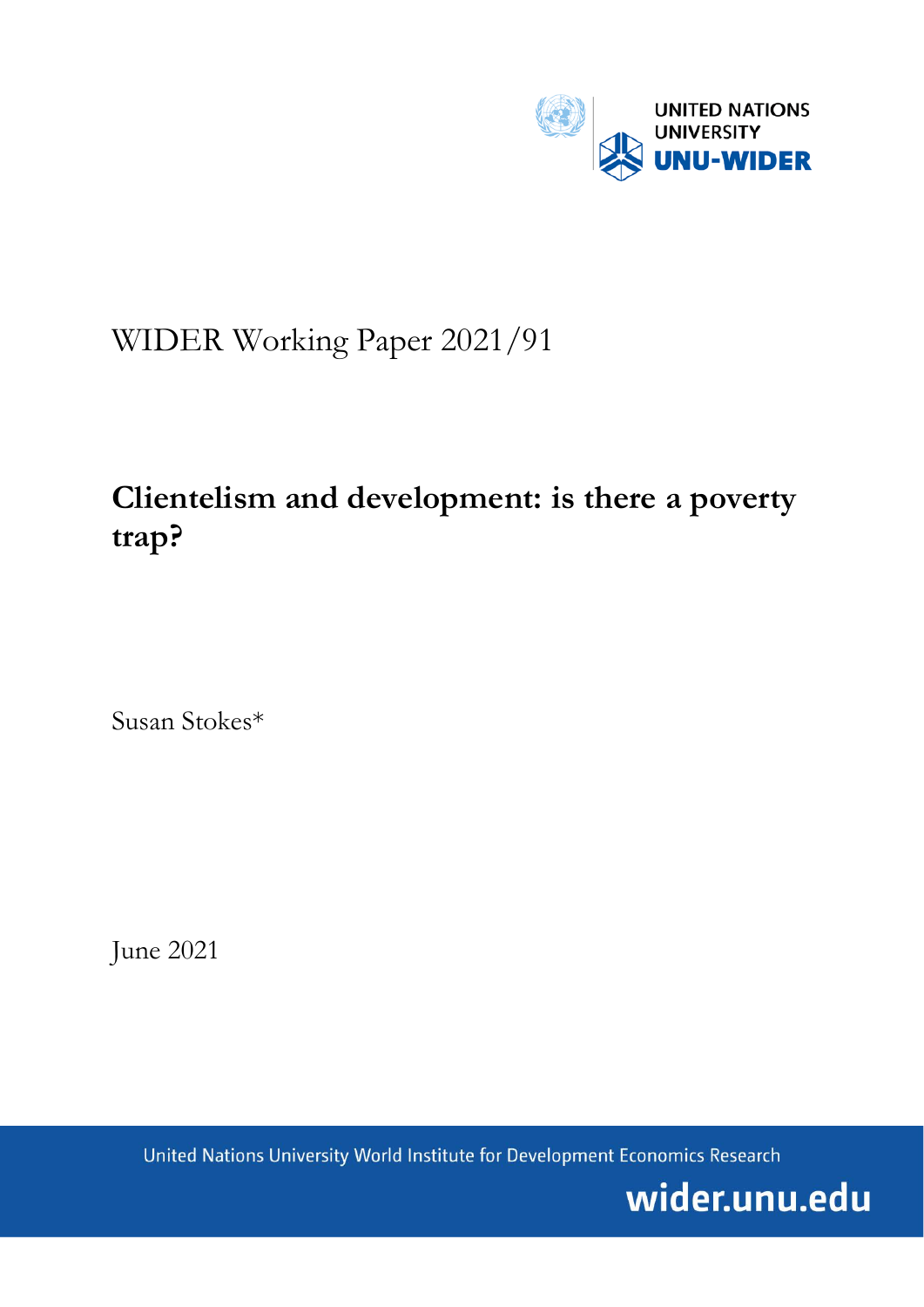**Abstract:** There are sound theoretical reasons to expect clientelism to suppress economic growth: politicians who garner support by offering employment to voters and grassroots party members can do so more effectively when the voters' participation constraint is met with low wages. Hence, clientelism can become a poverty trap. Yet in many countries, the heyday of political clientelism coincided with periods of rapid economic growth. I offer preliminary evidence of this coincidence of clientelism and economic growth in several OECD countries, at earlier stages of development. An explanation is that clientelism can be a product of industrialization, urbanization, and economic growth. This growth may persist, despite patron–politicians' incentives to keep the poor in poverty. As private-sector wages edge up, the patron–politician cannot offer a wage that satisfies the voter– worker's participation constraint, and the political relationship between them unravels.

**Key words:** clientelism; political competition; public policy; poverty trap

#### **JEL classification:** D72, D73, N10, P50

**Acknowledgements:** I am grateful for the suggestions and guidance of Amy Catalinac, Ana de la O, Allen Hicken, Alisha Holland, María Lo Bue, Ellen Lust, Luis Fernando Medina, Rachel Gisselquist, Miguel Niño-Zarazúa, Ken Opalo, Steven Wilkinson, Kunal Sen, and the participants in the October 2020 UNU-WIDER workshop.

Copyright © UNU-WIDER 2021

Information and requests: publications@wider.unu.edu

ISSN 1798-7237 ISBN 978-92-9267-031-3

<https://doi.org/10.35188/UNU-WIDER/2021/031-3>

Typescript prepared by Mary Lukkonen.

The Institute is funded through income from an endowment fund with additional contributions to its work programme from Finland, Sweden, and the United Kingdom as well as earmarked contributions for specific projects from a variety of donors.

Katajanokanlaituri 6 B, 00160 Helsinki, Finland

The views expressed in this paper are those of the author(s), and do not necessarily reflect the views of the Institute or the United Nations University, nor the programme/project donors.

<sup>\*</sup> University of Chicago, Chicago, Illinois, USA; [sstokes@uchicago.edu](mailto:sstokes@uchicago.edu)

This study has been prepared within the UNU-WIDER project [Clientelist politics and economic development –](https://www.wider.unu.edu/node/237043) theories, [perspectives and new directions.](https://www.wider.unu.edu/node/237043)

UNU-WIDER employs a fair use policy for reasonable reproduction of UNU-WIDER copyrighted content—such as the reproduction of a table or a figure, and/or text not exceeding 400 words—with due acknowledgement of the original source, without requiring explicit permission from the copyright holder.

United Nations University World Institute for Development Economics Research provides economic analysis and policy advice with the aim of promoting sustainable and equitable development. The Institute began operations in 1985 in Helsinki, Finland, as the first research and training centre of the United Nations University. Today it is a unique blend of think tank, research institute, and UN agency—providing a range of services from policy advice to governments as well as freely available original research.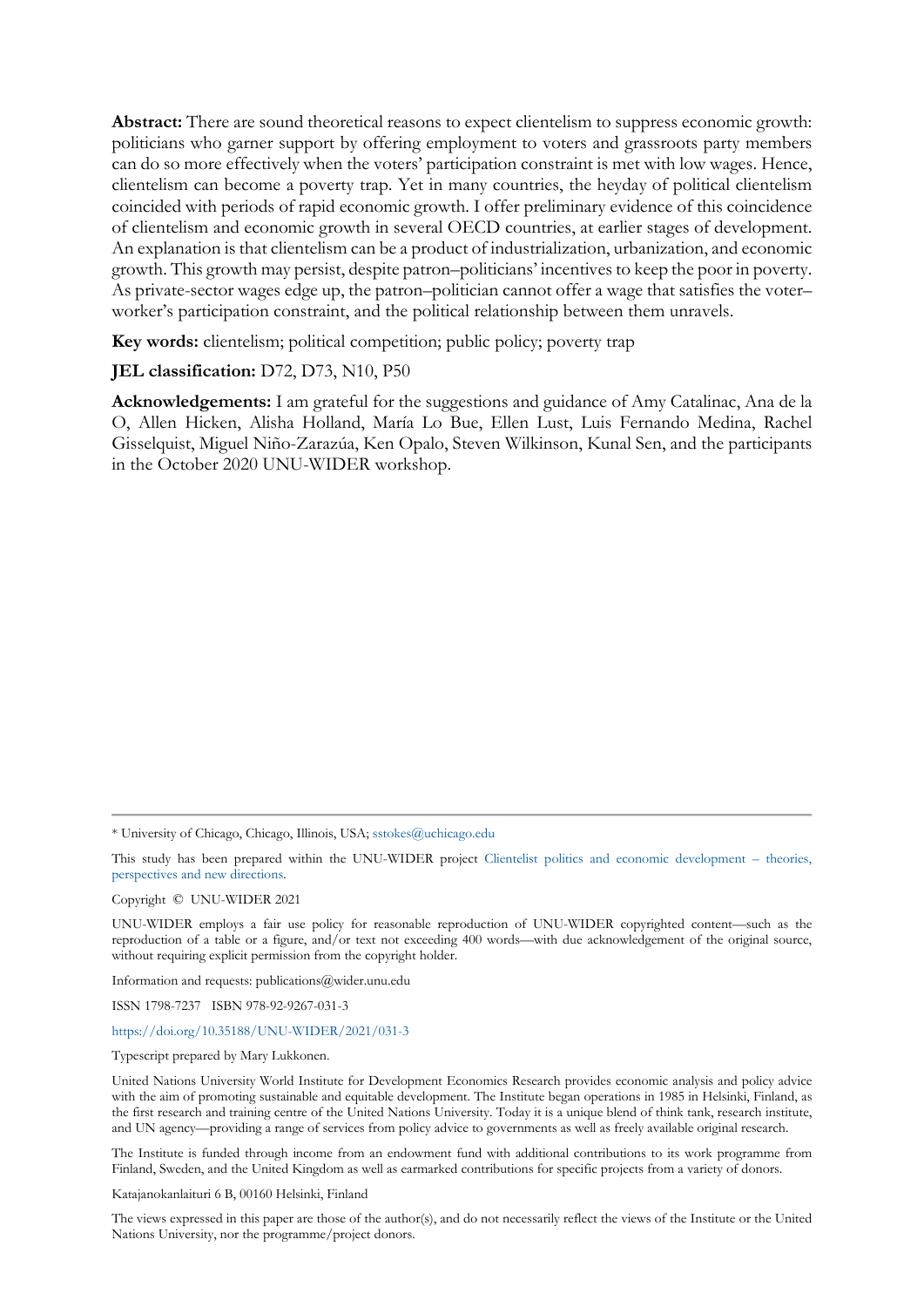#### **1 Introduction**

[I]nefficient government policy arises as a way of making voters more dependent on politicians, and hence making it easier to buy their political support with job offers (Robinson and Verdier 2013: 262).

Does clientelism suppress economic development? Does it keep the poor poor?

There are strong theoretical reasons to think that it does. In Robinson and Verdier's (2013) model of the political economy of clientelism, an incumbent patron–politician derives rents by expanding public employment in exchange for voters' support. The politician's drive for rents leads him to underinvest in developmental public goods, with the effect of perpetuating the poverty of the very voter–clients who elect him. Robinson and Verdier are not the only scholars to notice that the political economy of clientelism involves incentives on the side of politicians to keep poor voters  $poor.<sup>1</sup>$  $poor.<sup>1</sup>$  $poor.<sup>1</sup>$ 

If this perspective is correct, clientelism is a poverty trap. Politicians have incentives to keep voters poor, and poor voters have an incentive to keep electing these politicians. We might be tempted to predict, then, that clientelism, patronage, and machine politics are powerful brakes on economic development. In many settings, one can identify long-lasting clientelistic polities nested in stagnant economies. A good example is the Italian mezzogiorno, its southern region. The region received massive state transfers in the middle decades of the 20<sup>th</sup> century, the heyday of the Christian democratic political machine. Development aid to the region drove enormous growth in public employment, while the payoffs in regional economic development were disappointing (see Chubb 1981, 1982). Experiences like this might lead us to conclude that clientelism is indeed a poverty trap.

Such experiences notwithstanding, the historical record is not particularly supportive of the idea of clientelism as a poverty trap. In this essay, I draw attention to historical periods that contravene this claim. Clientelism, patronage, and political machines have thrived in many settings that were simultaneously experiencing rapid economic development, processes that also shifted many individuals from poverty to the middle class, raising questions about whether clientelism is, actually, a poverty trap. I offer brief sketches in favour of such an account, in which clientelism exists alongside rapid economic growth, from several national experiences: Britain, the United States, Japan, Mexico, and Italy.

Clientelism remains widespread in today's developing societies, in regions including sub-Saharan Africa,<sup>[2](#page-2-1)</sup> southeast Asia,<sup>[3](#page-2-2)</sup> and Latin America.<sup>4</sup> Its meaning and impact are disputed, yet it is generally viewed as diagnostic of pathologies of democracy and as an indication of economic inequality and, perhaps, economic stagnation.<sup>[5](#page-2-4)</sup> Therefore, citizens, scholars, and other observers of politics in the Global South look to historical trajectories of previously clientelistic societies to get some sense of possible future paths for these countries. Though we expect no common path or teleological

<span id="page-2-0"></span><sup>&</sup>lt;sup>1</sup> The same is asserted in Medina and Stokes (2007) and Stokes et al. (2013).

<span id="page-2-1"></span><sup>2</sup> For a comparative quantitative study, see Isaksson and Bigsten (2017).

<span id="page-2-2"></span><sup>3</sup> See, e.g., Tomsa and Ufen (2013).

<span id="page-2-3"></span><sup>4</sup> The literature on clientelism in Latin America is very large. See the recent contribution by Nichter (2018) and the citations therein.

<span id="page-2-4"></span><sup>5</sup> For sceptical and nuanced accounts of clientelism in sub-Saharan Africa, see, e.g., Lindberg and Morrison (2008) and Kramon (2017). Kramon argues that politicians passing money to voters does not necessarily constitute votebuying but can communicate information to the latter.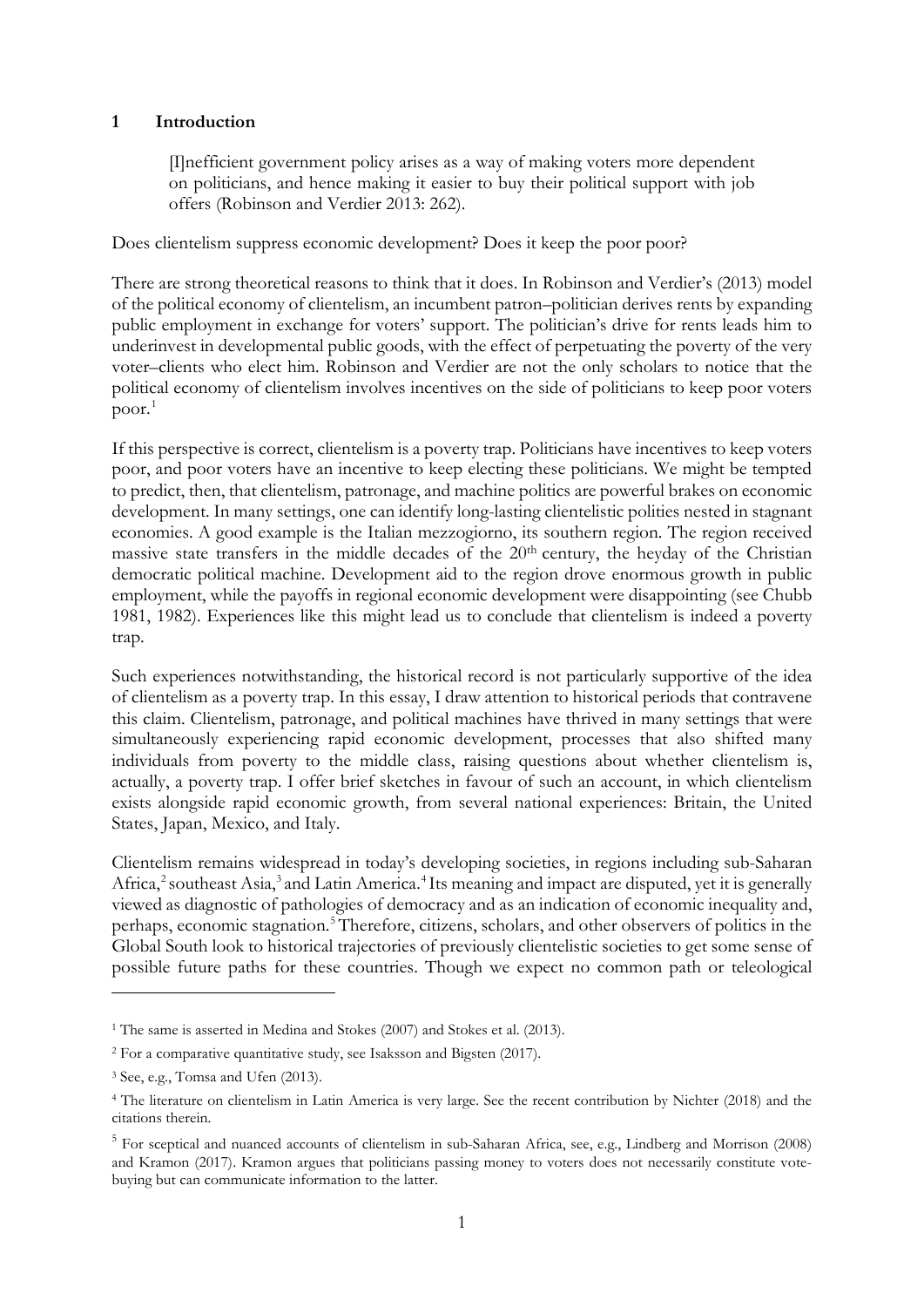trajectory, it is of value to understand the dynamics of countries that are less clientelistic, and, in some countries, less poor (though not necessarily more economically equal) than they once were.

The co-occurrence of clientelism and rapid economic growth could be explained in at least three ways. One is that clientelism might encourage economic development. A second is that, though not encouraging development, clientelism is not a sufficiently powerful brake on it to slow the rate of expansion of high-growth economies. A third explanation adds to the second. Clientelism is actually a *by-product* of rapid growth and modernization. Once established, despite its inefficiencies, it is an insufficient brake to stop the processes of growth and development that helped engender it. Though a firm answer would require more research, there are reasons for scepticism about the first answer and in favour of the second and third.

In the first part of this essay, I will sketch several cases in which the poverty-trap conclusion is at odds with reality. The most notorious political machines have existed in societies undergoing rapid, sometimes 'miraculous,' rates of economic development.

Rather than machines being an insuperable obstacle to development, development persisted despite clientelism.

Far from always constituting a poverty trap, in some settings clientelism failed to stop rapid growth, and this rapid growth in turn helped end clientelism. I develop this point in the penultimate section.<sup>[6](#page-3-0)</sup>

In the final section of the essay, I briefly consider some alternative accounts, such as that clientelism is a by-product of rapid economic growth in developing societies—reversing the causal arrow between economic change and political formation. I conclude by offering some theoretical reflections on why client–voters may not be 'trapped' by machine politics and why parties that have relied on clientelism find themselves pushing to break away from it. The brief overview of the experiences of Britain, the United States, Japan, Mexico, and Italy offered below suggest the following: (1) economic growth is often a cause of clientelism, though political–institutional factors are also important in shaping the degree to which politics are non-programmatic; (2) machine politics can coexist with periods of sustained, even dramatic, economic development; but (3) this development undermines machine politics.

## **2 Machine politics in periods of rapid economic growth**

## **2.1 Britain**

The high point of what was known in Britain as electoral bribery and political corruption was the mid-19th century, from 1832 until 1883. This was also a period of rapid industrialization and economic growth in Britain. If clientelism was a poverty trap or a drag on growth, it was not so much a drag as slow growth to less-than-historic rates. Britain in the Victorian era underwent a dramatic economic transformation, solidifying its place as the world's first industrial economy. It also, eventually, ended clientelism.

<span id="page-3-0"></span> $6$  A recent contribution by Nathan (2019) reminds us that the emergence of a middle class is not sufficient to kill clientelism. The middle class needs to reach a threshold size, and its willingness to abstain from political participation may prolong machine politics.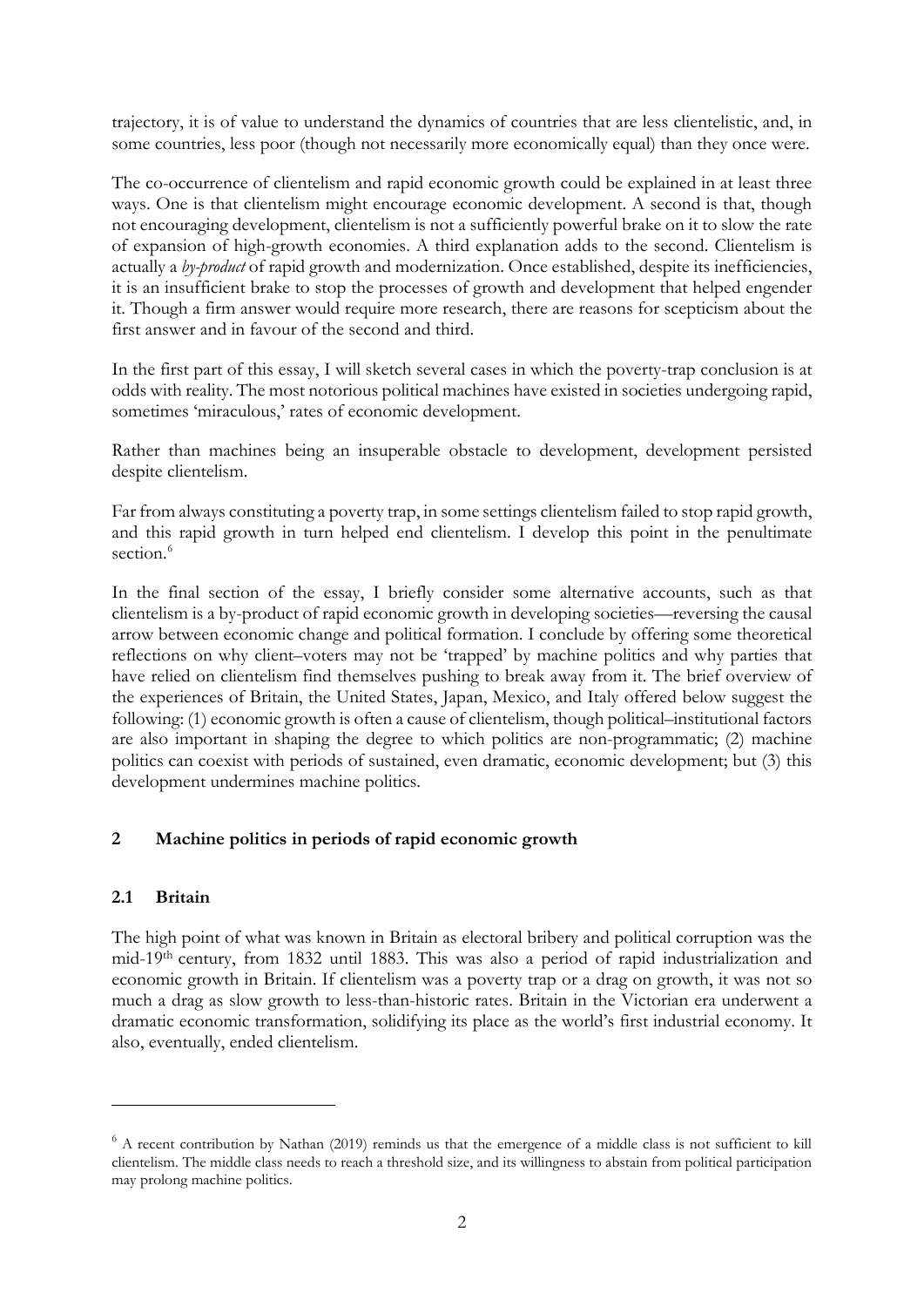Though some insist that the term industrial 'revolution' is overstated, even these sceptics find it to be a 'useful metaphor' in light of the rapid growth and transition to industrial production (Craft 2014: 1; see also Hoppen 2000). Britain's share in world industrial production languished at less than 2 per cent in the mid-18th century. It grew to 9.5 per cent in 1830 to just under 20 per cent in 1860 to 23 per cent in 1880 (Bairoch 1982). Real per capita gross domestic product (GDP) and total factor productivity also increased impressively the first half of the 19th century.

High rates of economic growth in mid-Victorian Britain coincided with the heyday of electoral bribery. Bribery, involving payments, blandishments, and threats to voters carried out by party agents was a long-standing practise in Britain. It accelerated after the Great Reform Act and the entry into the electorate of large numbers of lower-income men. Seymour explains, 'Before 1832 the great lords had, with few exceptions, complete control of the small boroughs . . . But after the Reform Act the patrons lost their control to a large extent and must strain every nerve to influence the election; where they had before commanded, now they must buy' (Seymour 1970[1919]: 170).

If high levels of development persisted through the high points of electoral bribery in Britain, did bribery contribute to economic growth? Probably not. The evidence points more towards antidevelopmental features of clientelism which, nevertheless, were not sufficient to slow the industrialization process.

Craft (2014: 3) outlines political obstacles to growth that remained in place at the outset of Britain's most dynamic phase of industrialization. 'Intellectual property rights were weak since the legal protection offered by patents was doubtful until the 1830s and the cost of taking out a patent was very high until the reforms of 1852. Rent-seeking in the law, the bureaucracy, the church and the military remained a very attractive alternative to entrepreneurship as the evidence on fortunes bequeathed attests'. [7](#page-4-0)

In comparative terms, Britain was less afflicted by patronage than other early- (not to mention late-) industrializing countries. The key anti-patronage reform, instituting competitive examination in relevant fields for recruitment into the British civil service, was imposed in 1870. The examinations made room for the talented sons of both the bourgeoisie and the landed classes, a key to their easy passage through the House of Commons, where earlier reforms had stumbled (Shefter 1977).<sup>[8](#page-4-1)</sup>

If clientelism and patronage coincided with rapid industrial growth in Britain, this same process of industrialization led, fairly quickly, to reforms that aimed to clear away some of the political drags on capitalist development. The key anti-patronage reform was implemented in 1870; the key anticlientelism reforms clustered in this same period and, importantly, the introduction of the secret ballot in 1872 anti-bribery reforms of 1883.

The timing suggests that reforms targeting patronage and electoral bribery were not prerequisites to rapid socio-economic development in Britain. Quite the opposite: industrial development if anything encouraged electoral bribery by bringing low-income voters into the electorate and thus

<span id="page-4-0"></span> $7$  For a discussion of the ways in which weak property rights militate against robust capitalist expansion, see North and Weingast (1989).

<span id="page-4-1"></span><sup>8</sup> Anti-patronage reforms, advocated in the Trevelyan–Northcote report of 1854 (Northcote and Trevelyan 1854), failed to gain parliamentary approval; the 1870 measure was basically the same reform, revived by the Gladstone government.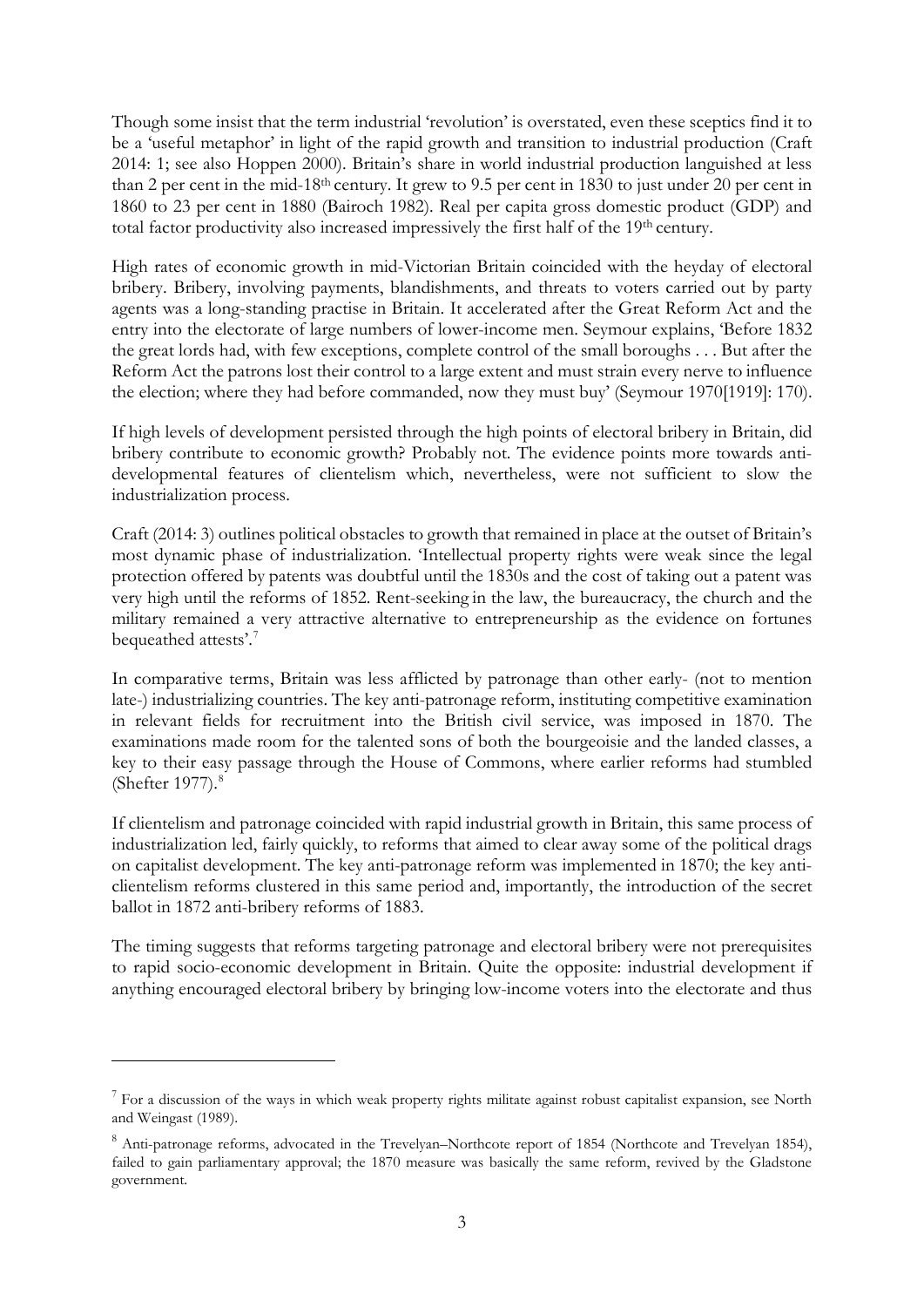lessening the 'complete control' of the 'great lords'. Development surged despite these political obstacles, but development led, eventually, to anti-patronage and anti-clientelism reforms.

What was the connection between economic dynamism and later political reform? It might be tempting to see a conscious effort to break down these barriers to growth. If a corrupt and unprofessional civil service stood in the way of pro-developmental educational and science policies or a useful patent, perhaps political or economic actors identified these obstacles and took them down.

This explanation is not entirely without merit. For instance, merchants and businessmen, the latter organized into the Administrative Reform Association, favoured 1870 civil service reforms (Shefter 1977: 435–6). In addition, treating high positions in the bureaucracy as sinecures for the sons of the aristocracy ran counter to commitment of rising liberal thinkers, men like John Stuart Mill and Edwin Chadwick, to merit and fair competition. Patronage reform was inspired by a mix of rising liberal ideology and economic strategy.

When it came to anti-clientelism reforms, the motives lying behind them were less clearly connected to any developmental social benefits of a free and fair vote and more closely connected to the interest of party leaders. The 'great lords' who, in Seymour's phrase, now 'must buy' elections strained under the costs of buying votes (1970[1919]: 169–170). The candidates drawn from the professional and merchant classes also strained.

The central figure in electoral bribery was the electoral agent, a character pilloried in Trollope's novels and, earlier, in Hogarth's paintings. Like party brokers in other countries and time periods, these characters were both indispensable for aspiring candidates and untrustworthy representatives of the candidates' interests. The agent knew whom to treat—which electors' financial or personal circumstances left them vulnerable to electoral bribery. The agent also knew which electors followed through and which turned their backs on the treating candidate and cast their voteswith a rival. (The task of monitoring was easier before 1872 when the secret ballot was introduced.)

However, the candidates, for their part, typically lacked the ability to monitor the electoral agent. They could never be sure of how much of their money might be squandered on unresponsive or double-dealing voters or pocketed by the agent himself (over and above the agreed-upon fee that the candidate paid his agent). Small wonder that liberal and conservative candidates and party leaders viewed the agents as 'treacherous' and 'electioneering parasites' (O'Leary 1962: 229).

Eventually, liberal and conservative party leaders in effect colluded to pass legislation that put an end to electoral agents. After many failed efforts, in 1883 under William Gladstone, the House of Commons passed the Corrupt and Illegal Practices Act (see Stokes et al. 2013; Camp et al. 2014). The act barred candidates from hiring paid agents for the purposes of canvassing and imposed strict spending limits on overall campaign expenditures as well as on distinct categories of expenditures. These regulations were effectively enforced. Post-1883, the number of claims by losing candidates of malfeasance on the side of the victory slowed to a trickle.

## **2.2 The United States**

If ever there was an example of the compatibility of machine politics and rapid economic growth, it was the United States in the 19th and early 20th centuries. The United States surged to industrial and economic dominance in this period. Total output grew at an average rate of about 4.5 per cent between 1840 and 1860. After the Civil War, total output was somewhat lower—mainly because of the collapse of the Southern economy—but remained at 4.4 per cent between 1870 and 1900 (see the discussion in Engerman 1966). The share of the US economy in world industrial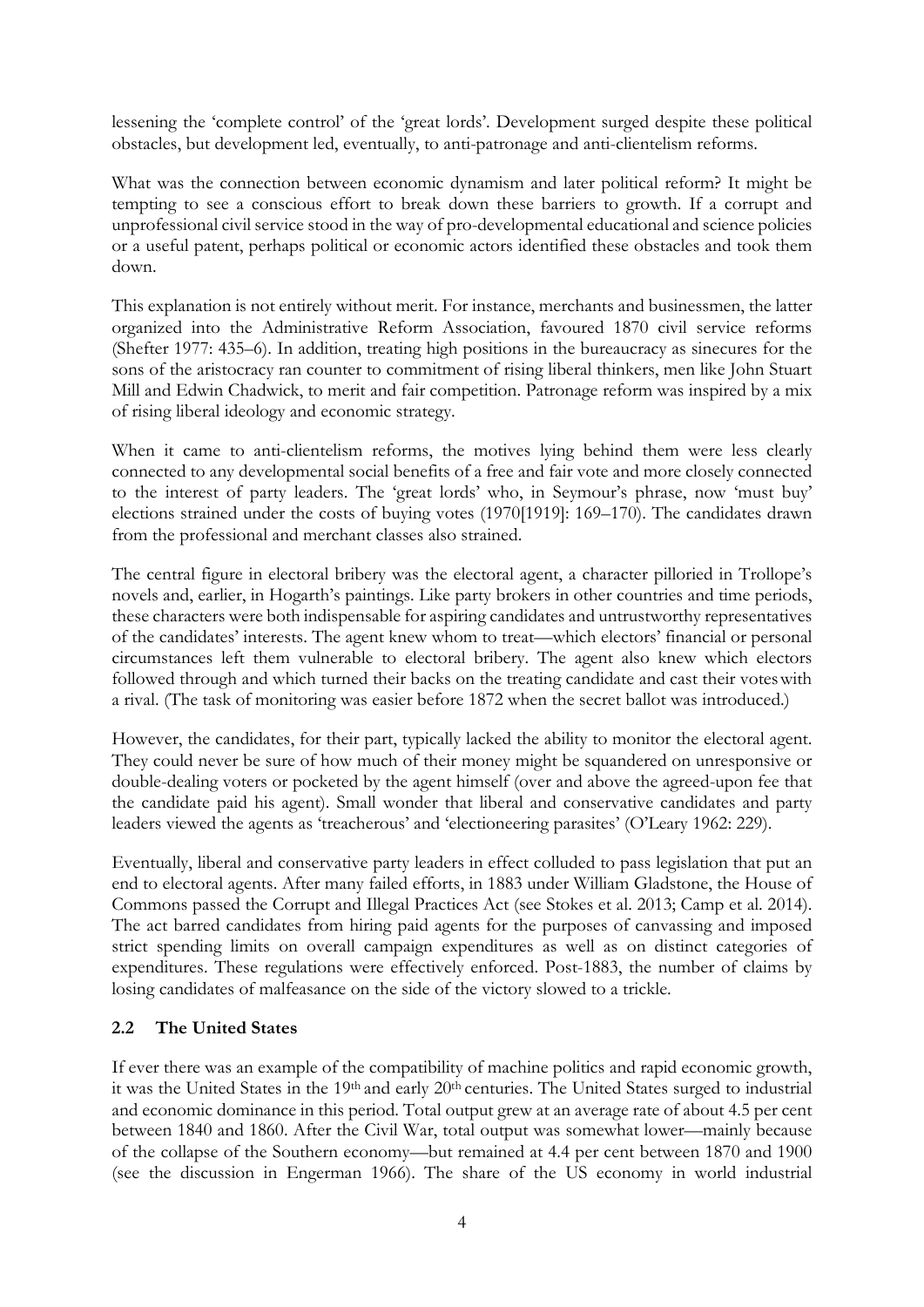production doubled—from 7 per cent in 1860 to nearly 15 per cent in 1880—and then more than doubled—to 32 per cent—by 1913. The United States achieved high levels of growth, punctuated by deep recessions, into the 20th century and up to the Great Depression.

Machine politics flourished in this same period. In the middle decades of the 19th century, as Bensel (2004: 9) explains, 'For many men . . . the act of voting was a social transaction in which they handed in a party ticket in return for a shot of whiskey, a pair of boots, or a small amount of money'. Economic development and modernization created some of the same tensions for political machines that we observed in Britain, though the death of the American machine was a more prolonged and agonized affair. It persisted after the introduction of the Australian ballot, in most states in the last decade of the 19th century. It persisted through the Gilded Age and, despite setbacks, through the Progressive Era. Even with the advent of the New Deal, elements of a welfare state fused with principles of patronage and clientelism. Despite several crucial reforms putting an end to some of the more blatant aspects of the spoils system, from the vantage point of European democracies, patronage remains welded to the American political system, even today.

We saw that in Britain, the expansion of the electorate, especially with the Great Reform Act of 1832, lowered the average income of voters and hence encouraged electoral bribery. In the United States, by contrast, the male white suffrage was already nearly universal by the mid-19<sup>th</sup> century (see Keyssar 2001). The encouragement to clientelism in 19<sup>th</sup>-century America came in the form of immigrant communities, drawn to the country by its hunger for labour. Immigrants were the client–voters who might have fallen into a poverty trap, dependent as they were on political brokers for assistance.

Immigrants arrived in 19th-century America in droves—from Ireland in the early 19th century and from Italy and Eastern Europe after 1880. Boss Tweed in New York was quick to send underlings to Chinatown after fires had broken out, when it could provide forms of social insurance, and was careful to appear at funerals where immigrants might need financial support and connections in city hall.

Industrialization spurred internal migration, as well, in particular during the early-20th-century Great Migration of African Americans from the South to the cities of the Northeast and Midwest. There were Black subsidiaries to urban machines, such as the Dawson machine in Chicago, linking South- and Westside communities with the Kelly and Nash and, later, Daley operations.

In such settings, machines made themselves useful to poor migrant groups, providing social services that would later be supplied by a more impersonal bureaucracy. One claim is that urban machines played a positive role of incorporating immigrant communities into political life. The Tammany Hall machine 'turned immigrants into voters'. Urban political organizations, from Boss Tweed in 19th-century New York to Boss Hague in 20th-century Jersey City, had an interest in the naturalization of immigrants from the communities in which they worked. By showing up at fires and funerals and softening some of the hard edges of urban life for these newcomers, the political organizations built relationships of trust and dependence; hence, they were likely to harvest large numbers of votes when the migrants became voters. Therefore, the machines had an interest in the rapid naturalization of immigrants; they became a 'friend of the immigrant', both socially and in the naturalization process.

As much as particular reforms, such as the introduction of the Australian ballot or the invention of the professional city-manager model in many urban centres, what eventually spelled the demise of the most egregious forms of machine politics in the United States was economic development. Development meant the growth of the American middle class as well as changes in communication technologies; both harmed machine politics in the United States, without dealing it the death blow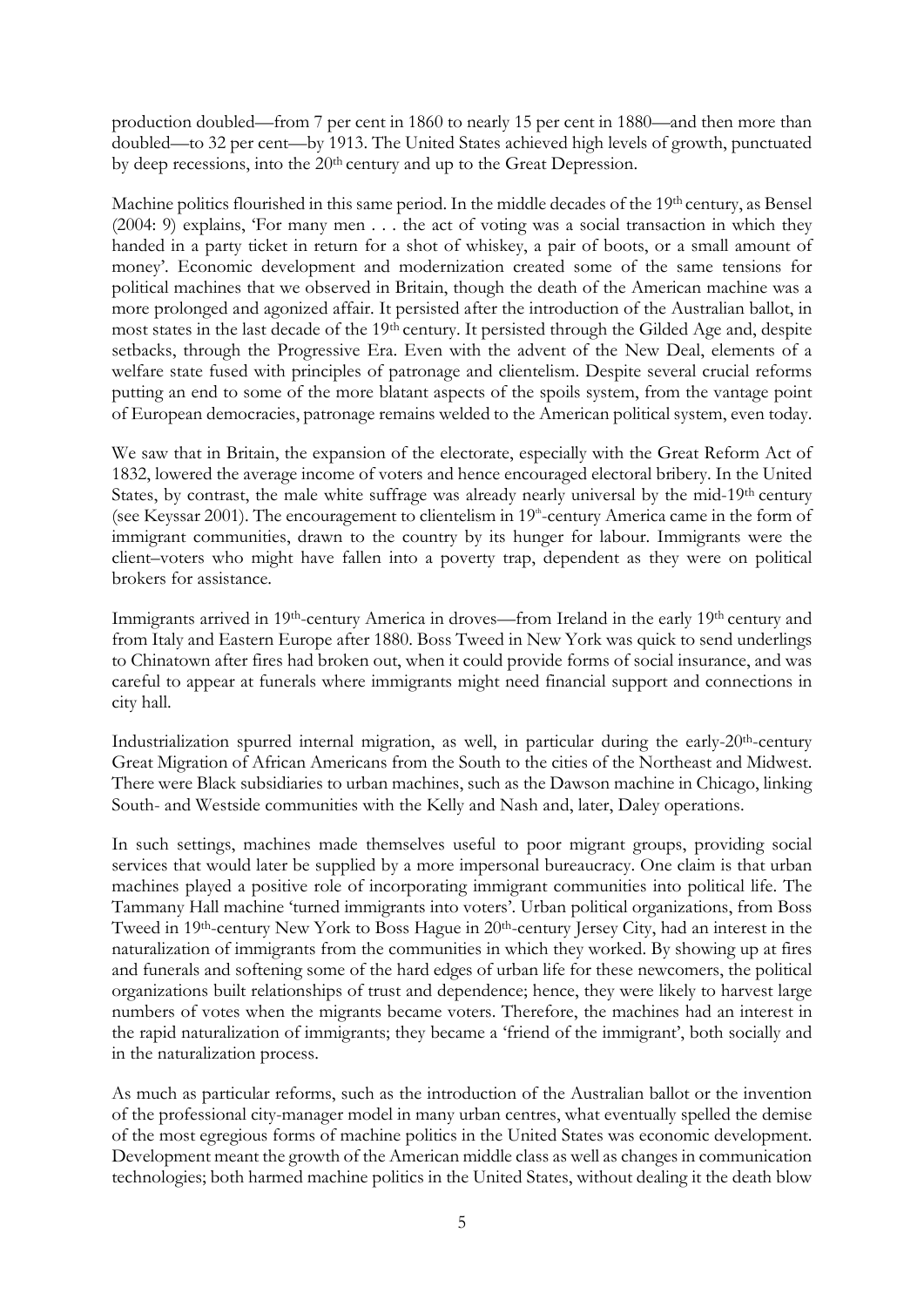that the 1883 reforms in Britain dealt clientelism in that country. Business interests also pressured for an end to clientelism, as Kuo (2018) explains.

In the United States, as in Britain, machine politics was not a sufficient drag on economic efficiency or sound policy-making to a degree that it constituted a poverty trap.

## **2.3 Japan**

Scholars of clientelism in Britain and the United States underscore income inequality in the electorate and expanding numbers of dependent voters as factors encouraging clientelism. Scholars of Japan focus more sharply on political institutions as militating against programmatic politics. Electoral rules helped sustain pork-barrel politics in Japan right through one of the world's great economic miracles (see Calder 1988).

Japan's post-war economic history is characterized by Hayami and Ogasawara (1999: 7) as one of 'high economic growth'. During the period from 1958 until 1970, 'Japan recorded unprecedented high rates of economic growth, closing the gap in per capita income and labor productivity vis-àvis the advanced industrial economies in Western Europe and North America. Indeed, the average growth rate of real labour productivity was as high as 7 to 8 per cent per year'.<sup>[9](#page-7-0)</sup>

This history of economic dynamism unfolded against the backdrop of a political system in which campaigns were mainly silent matters of policy, focusing instead on pork-barrel offers. The failure of Japan's politicians to develop links with citizens that revolved around broad public policies was not a sufficient barrier to economic development to keep the economic miracle from unfolding.

How did Japan's political institutions encourage pork-barrel politics? Scholars emphasize the impact of its single non-transferable vote, mixed member district (SNTV-MMD) electoral rules. Under these rules, put in place in 1947, voters faced a menu of candidates but could cast a ballot for only one of them. Unlike transferable-vote systems, 'extra' votes for a candidate who had already secured a seat would not be redistributed to members of the party's list who had fewer votes or—as in open-list systems—to a candidate whom the voter ranked below their top choice because Japanese voters cast ballots for only one candidate.<sup>[10](#page-7-1)</sup>

From the vantage point of a party's leadership, the strategy for maximizing the number of seats won by the party under the SNTV-MMD system (or for maximizing its chances of capturing a majority in the chamber) was to run multiple candidates in each district but to nearly equalize the vote shares going to each of the party's candidates. For instance, in a three-seat district, a party's ideal outcome was for its candidates to garner the largest, second-largest, and third-largest number of votes. A less-than-ideal outcome would be for Party A's most popular candidate in a district to capture a very large plurality of votes at the expense of its second-most-voted candidate, who would be overtaken by competing Party B's top vote-getter.

Thus, Japan's electoral system encouraged candidates either to occupy extreme ideological positions or to cultivate ties with discrete subsets of a broader constituency. The vast majority adopted the latter strategy. From the vantage point of individual candidates, a relatively small number of votes could get them elected in Japan's multi-member districts, which, throughout most

<span id="page-7-0"></span><sup>&</sup>lt;sup>9</sup> Hayami and Ogasawara (1999), however, also document slower rates of increase in total factor productivity than in other rapidly expanding economies, in particular than in the United States.

<span id="page-7-1"></span> $10$  These excess votes were thus 'wasted' from the standpoint of creating a system that would match parliamentary representation to the distribution of voter preferences (see Powell 2000).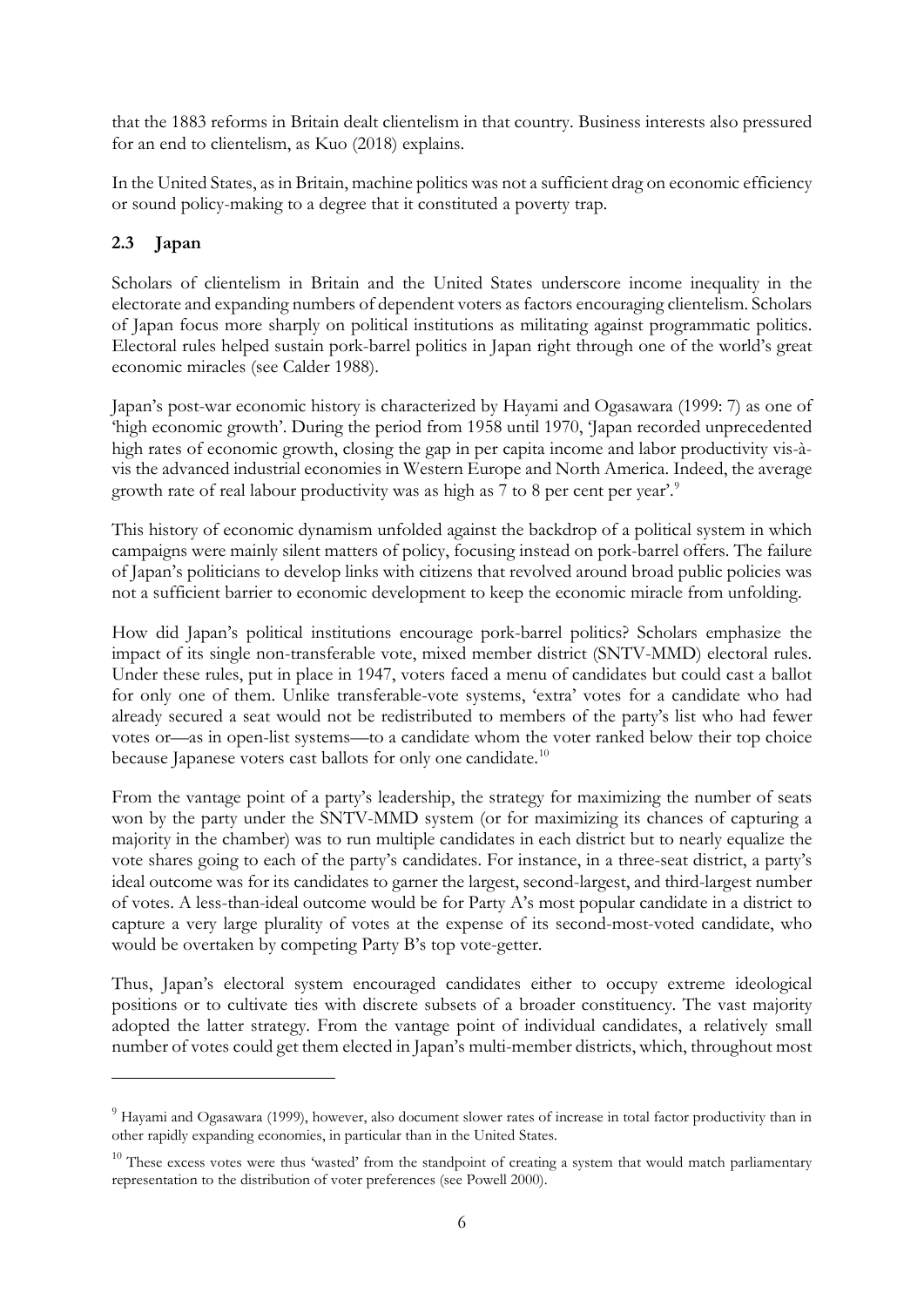of the period from 1947 until 1994, varied in size from three to five members. The strategy most commonly adopted was to specialize in a discrete 'private good' offered to a targeted set of voters within a district—a targeted agricultural subsidy or very local development effort (such as a school or elder centre; see Ramseyer and Rosenbluth 1993).

The parties' challenge was to avoid competition among their parties' candidates as they meted out this pork. As Masumi (1995) explains, instead of building local party branches, candidates from conservative parties developed *koenkai*, networks of organizations and clubs that were linked to particular politicians and aided in their re-election. Catalinac (2016) writes:

Through their *koenkai*, which functioned as their own political party, they performed personal favors for constituents such as finding jobs, securing loans, navigating parking tickets, and mediating disputes, and spent vast sums of money subsidizing social activities such as golf tournaments, tea ceremony lessons, trips to the hot springs, and study trips to the Diet (35).

In the 1993 election, by McCubbin and Rosenbluth's (1995: 43) estimates, campaign expenditures per conservative politician were between US\$3 million and US\$12 million. Hence, though the system in some ways treated constituents in small groups rather than as individual beneficiaries it was a system of pork rather than clientelism—it retained several features that ran in parallel to British and US clientelist systems. It downplayed broad aspects of public policy affecting larger groups of Japanese voters or the country as a whole and induced candidates and parties to spend heavily on consumption goods for would-be supporters.

The incentives, then, at the level of party leadership were also to have distinct candidates from any given district forge discrete and long-lasting relationships with subsets of constituents and to avoid overlap in the organizations included in their candidates' *koenkai* in any particular district. The prereform SNTV-MMD system featured pushed towards a politics of pork and away from a politics of public policy.

Catalinac (2016) uses quantitative analyses of campaign manifestos to demonstrate the heavy reliance of politicians on pork, as well as the shift from pork to policy, after a change in electoral rules. A politician whom she interviewed sketched the incentives he faced to offer benefits to discrete sets of voters in order to avoid competing with fellow Liberal Democratic Party (LDP) candidates. In 2006, this politician recalled running on a three-person LDP list for the Diet, before the 1993 reforms.

We couldn't say anything like 'the LDP will do this!' because we were all from the LDP. . . You have to think about how to differentiate yourselves. 'I will build a road in your village.' 'I will build a harbor for your town.' 'I will help your son get into university.' Appealing to the same policy is useless as there would be no difference between me and the others. Under this system, talking about 'the defense of Japan' didn't make anyone happy (Catalinac 2016:110).

An upshot of the system was that economic planning and decision making redounded to a specialized bureaucracy and played a small role in the campaign manifestos or candidate statements in campaigns.

In 1993, Japan undertook a major overhaul of its electoral system, replacing the old system with a mixed-member majority (MMM) one. The reform changed the nature of pressures on parties and the ways in which they competed for voters' support (see Hirano 2006). Though the reasons for the change were quite different than those lying behind reform in late-19th-century Britain, they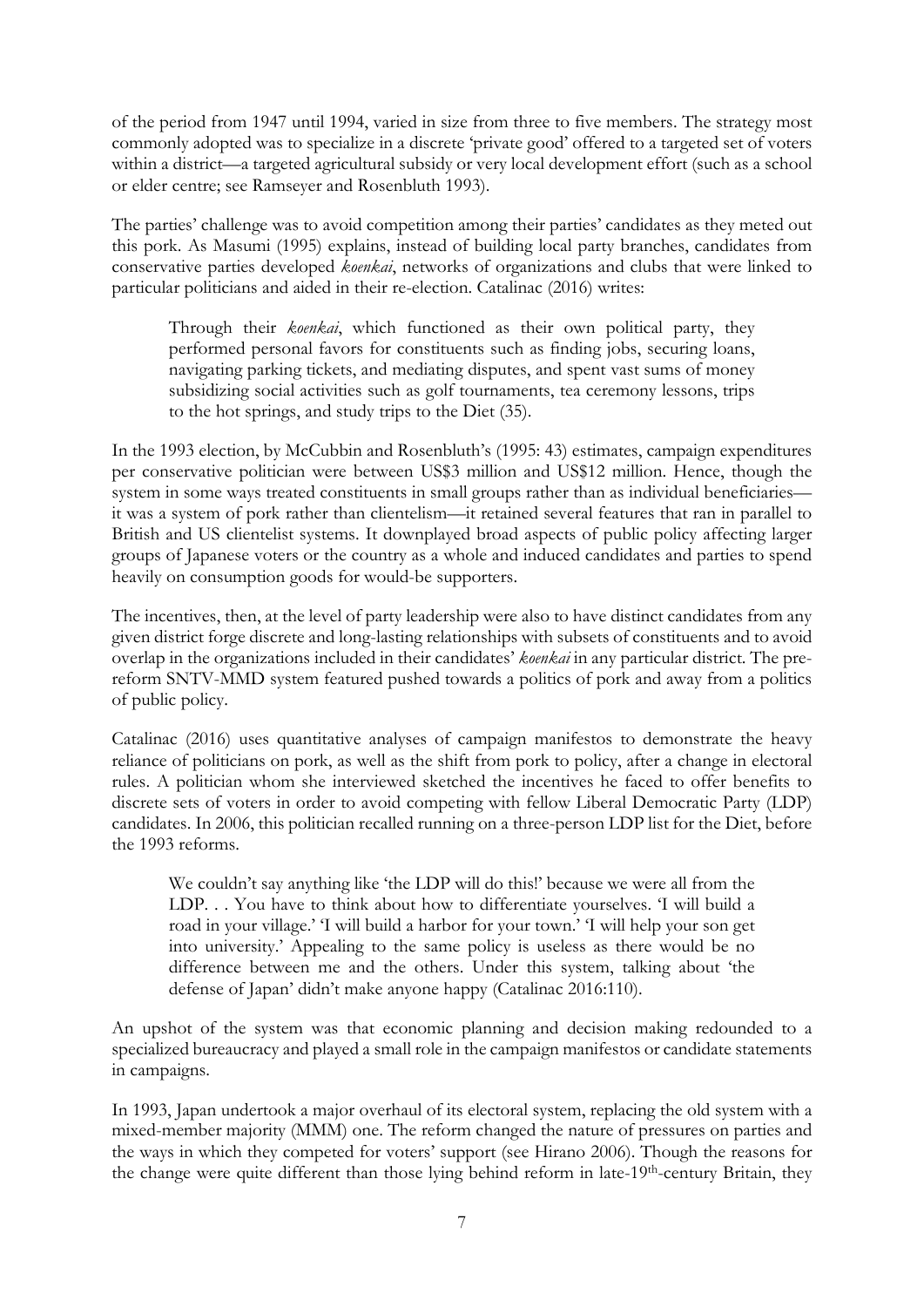too shifted the system towards programmatic politics fairly dramatically.[11](#page-9-0) As Catalinac's interviewee explained, 'By changing to a new system, we are able to say "the LDP will do this, the LDP thinks this," etc. instead of "I", "I", "I"" (Catalinac 2016: 110).

The change was from the SNTV-MMD to an MMM system. Beginning in elections held in 1994, the SNTV was replaced by a system in which each voter cast two ballots. One ballot was for the voter's preferred candidate in the (newly defined) single-member legislative district in which the voter resided. The second was for a party list. This was a closed-list system: parties established the ranking of candidates within the list, and voters simply cast a ballot for their preferred list. The legislators elected from single-member districts, together with those who won seats through the party-list vote, comprise an MMM system.

Just as the SNTV-MMD system, and the pork-barrel politics it encouraged, did not stop economic expansion and the growth of the Japanese middle class, the shift of the electoral system to an MMM one did not stave off economic stagnation. It is unlikely that the change in electoral systems contributed to Japan's long recession of the 1990s and early 2000s; more likely, economic decline contributed to the malaise that encouraged political reform.<sup>[12](#page-9-1)</sup>

In sum, the Japanese experience is another one of non-programmatic politics, persisting for many decades and producing not a poverty trap but at least coinciding with an historic experience of economic growth and development. There was much that was singular to the Japanese case, which was one less of clientelistic quid pro quos to individuals than of pork targeted towards towns or cities or towards narrowly defined sectors of workers. (Though it did not preclude acts of 'constituency service,' such as help getting a district resident's son into university.)

#### **2.4 Mexico**

Between the mid-1950s and the 1970s, Mexico achieved robust and sustained rates of economic growth. This period was one in which the model of autocratic politics carried out by the Party of the Institutionalized Revolution [*Partido de la Revolución Institucionalizada* (PRI)], rested on clientelism, patronage, and vote fraud, operated at full throttle. (Though never unchallenged, guerrilla movements in southern Mexico and the student movement of the late 1960s were challenges to the PRI rule in this period.) Among the cases of machine politics and economic expansion considered in this essay, Mexico is one in which politics probably interfered most clearly with sustainable economic development.

The economic model was one of inward-looking growth, like that adopted by several of Latin America's larger economies. Bolstered by the work of the Economic Commission on Latin America (CEPAL), under the leadership of Raúl Prebisch, Mexico pursued important substitution industrialization (ISI) policies. It imposed high tariffs on light consumer products and, eventually, on consumer durables and some capital goods. In the absence of sufficient capital investment by the Mexican private sector, the Mexican state stepped in, while also allowing multinational corporations behind the tariff wall. Oil and tourism industries permitted Mexico to delay some of the negative effects of ISI, among them the neglect of a range of export opportunities; exports were rendered less competitive by high effective domestic production costs. As Bulmer-Thomas

<span id="page-9-0"></span><sup>&</sup>lt;sup>11</sup> Campaign-finance scandals, as well as the frustration of younger Diet members who wished to focus on policy concerns rather than highly local, pork-barrel politics, lay behind the reforms (see Hideo 1996).

<span id="page-9-1"></span><sup>&</sup>lt;sup>12</sup> The proximate causes for the electoral-system reform that Japan experts point to include disputes within the LDP about reforms, corruption scandals, and a short-lived government made up of new reform parties that passed the reforms in 1994.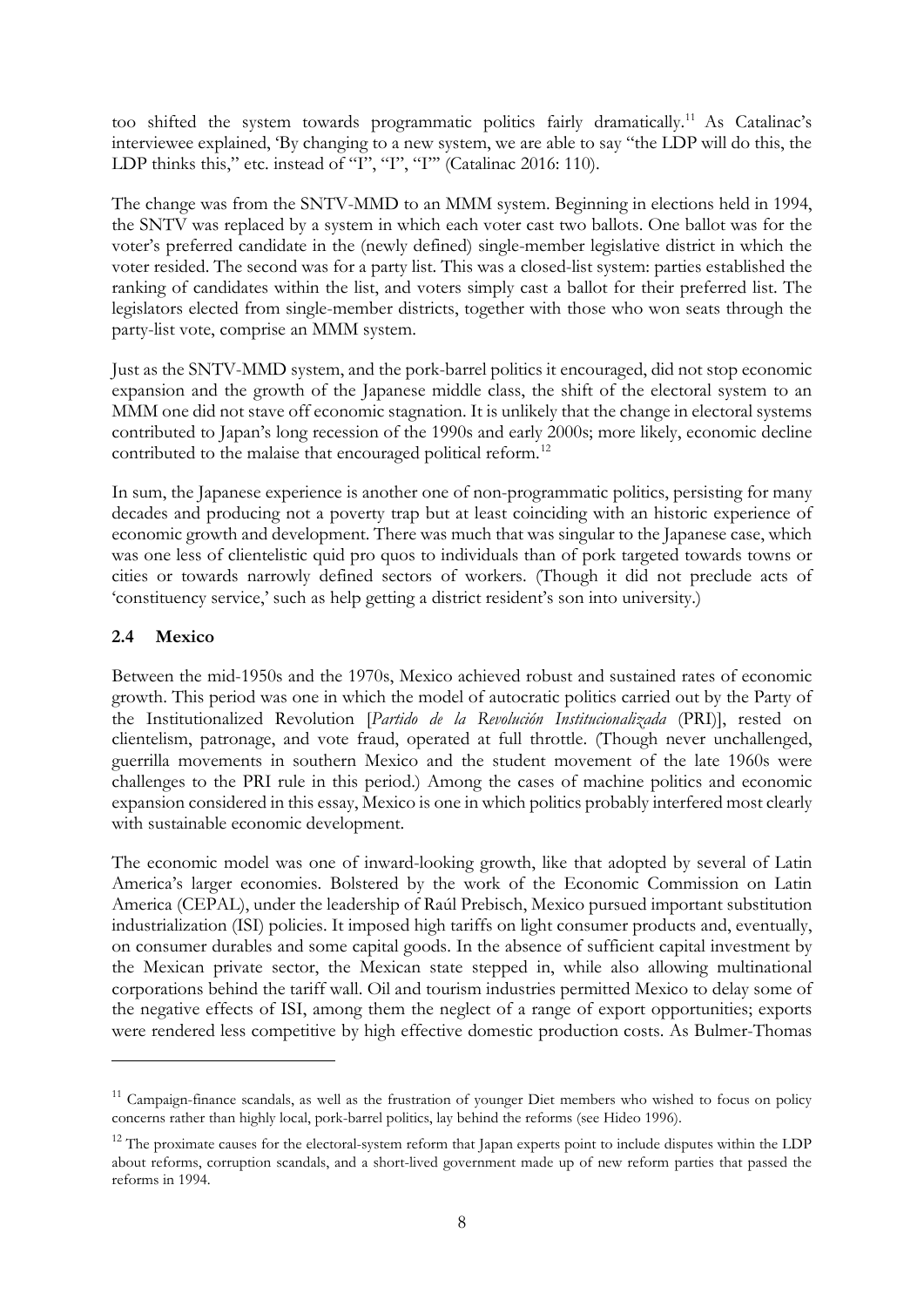(2014) notes, even despite several advantages—beyond oil and tourism, the proximity to the United States and the state's willingness to allow periodic devaluations of the peso—'the contribution of [Mexican] industry to foreign-exchange receipts was still minor' (304).

In the first quarter century after the Korean War, inward-looking growth in Mexico produced the country's own economic 'miracle'. The average rate of growth of GDP per capita in the 1950s was 5.6 per cent; in the 1960s it was 7.1 per cent (Bulmer-Thomas (2014: 331). The Mexican middle class grew. Its members shared the consumption patterns of growing middle sectors everywhere: urban middle-class Mexicans consumed higher-quality apparel and footwear, radios and televisions, and even automobiles. Mexicans in this period also consumed domestically produced entertainment, from film to television to recorded music.

Eventually, the Mexican middle class would become restive under a political system that offered little choice and that displayed some of the outer trappings of democracy but without being especially democratic. But the key point for our purposes is that in Mexico—as in Britain, the United States, and Japan—clientelistic politics, pork, and patronage were not sufficient drags on the economy to put a stop to Mexico's economic expansion.

The ruling party throughout this period of growth (followed in the 1980s and 1990s by contraction) was the PRI. It had its roots in the early post-Revolutionary period and in the redistributive and populist policies of Lázaro Cárdenas, president of Mexico from 1934 to 1940. The party which, under Cárdenas, expressed the social priorities of the 'institutionalized revolution' came under subsequent administrations to represent a mechanism for cooptation, separation, and control. In the decades after Cárdenas, the PRI staved off real political competition with a mixture of clientelism, patronage, and—when necessary—electoral fraud. The PRI 'perfected the Mexican variant of clientelism, based on delivery of material resources, reciprocal political obligations, and ideological legitimacy (Shefner 2001: 594). Offers of public employment played an important role in the PRI's continued support, as Magaloni (2006) explains.

The system came under severe strain during the debt crisis of the 1980s, set off by Mexico's 1982 default on its sovereign debt. The administration of Carlos Salinas (1988–94) tried to offset the crisis and austerity, in part, with a large public spending programme, the National Program of Solidarity (PRONASOL). PRONASOL was a highly politically targeted spending scheme: 'run out of the president's private pocket, its beneficiaries are selected on personalistic and partisan grounds and, most fundamentally, it is immune from any democratic means of control or accountability' (Dresser 1991: 3; see also Pérez Yarahaún n.d.; Molinar and Weldon 1994).

The 1980s held political challenges to the PRI that it had not faced in earlier decades. On the right, the Authentic National Party [*Partido Auténtico Nacional* (PAN)] achieved successes in state-wide elections, in particular in northern states. On the left, the 1988 presidential candidacy of Cuautémoc Cárdenas, son of Lázaro and erstwhile PRI governor of the southern state of Michoacán, had to be squashed by last-minute interventions in the vote count.

An arguably more effective push towards political reform came from within the PRI and from the accidental presidential candidacy of Ernesto Zedillo. Zedillo became the PRI candidate in 1994 after the assassination of the original candidate, Luis Donaldo Colosio. Zedillo showed disinterest in continuing the clientelism, pork, and fraud of his predecessors and guaranteed the acceptance of the party's loss of the presidency in the 2000 election. Unfolding in a context of insurgencies and the 1995 currency crisis, Zedillo took a series of steps to unravel the PRI system and move towards the democratization of Mexico, including judicial reforms and a promised end to the *dedazo*, the informal rule by which the incumbent president selects his successor, who would then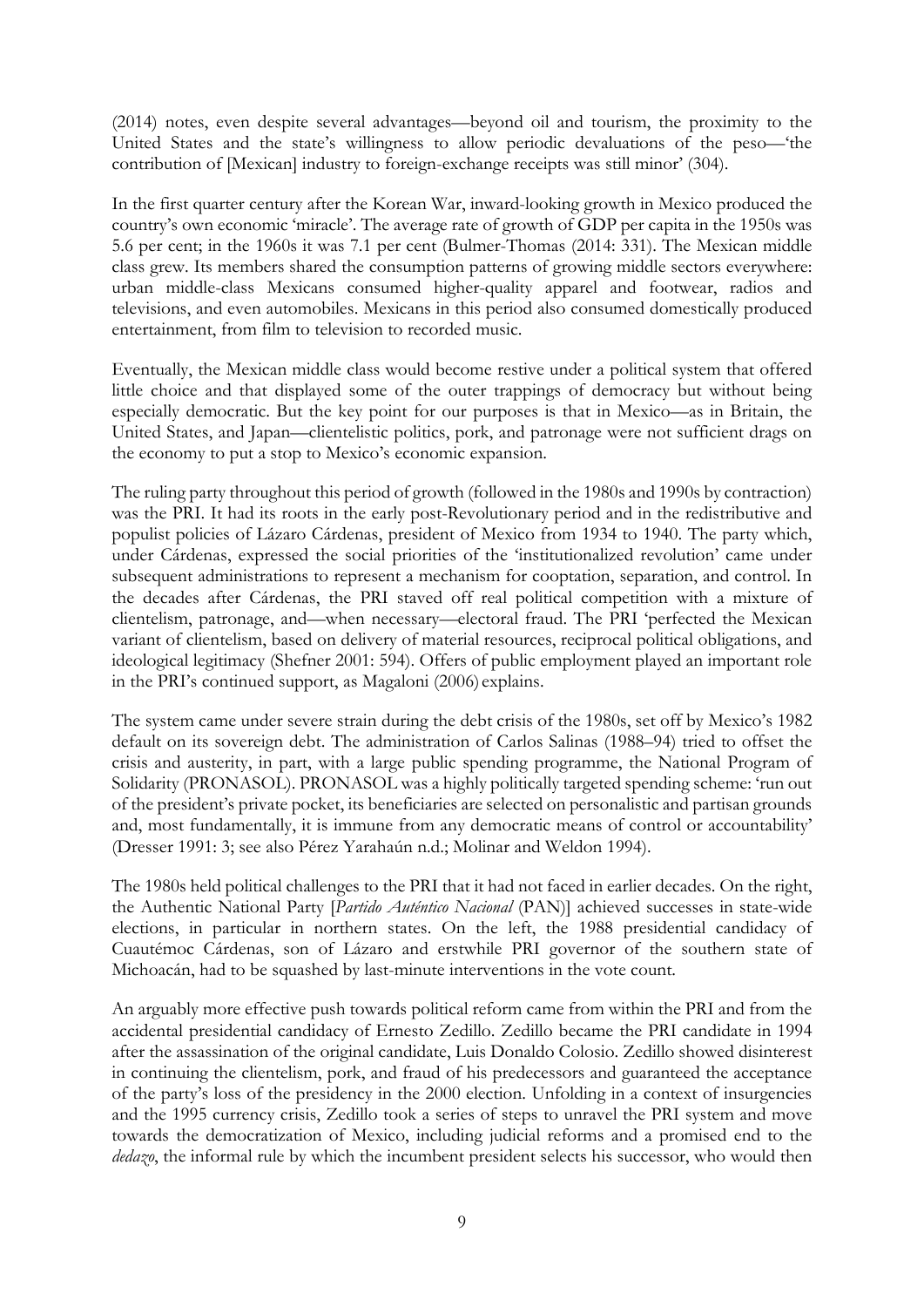go through the motions of running for president. Zedillo did not enjoy universal support for these reforms from within his party.

Regarding distributive politics, a shift away from clientelism and pork was visible during Zedillo's *sexenio* in the adoption of the Progresa conditional cash transfer programmes. De la O (2015) shows that both by design and in practise, these programmes broke the mould of clientelism and pork-barrel spending, eschewing political criteria in the selection beneficiaries and going to lengths to sever the receipt of cash transfers from the political support of the PRI. It was just the desire of officials like Zedillo and Santiago Levy to reduce the inefficiency entailed in clientelism and pork in reaching the poor. The PRI lost its congressional majority in the 1997 elections, and Congress would not approve massive cash transfers to the poor unless the programme was designed in such a way as to keep it from becoming an electoral tool of the PRI. In this sense, as De la O (2015) demonstrates, Mexico's experience foreshadowed the pattern throughout Latin America of constrained presidents overseeing better designed programmes. Ironically, she shows, politically neutral distributions of conditional cash transfers were good politics, driving up turnout and support for the PRI. This is distributive politics in a more Weberian mould.

Yet, neither policy innovation under the PRI's last pre-democratic president, nor the shift of Mexico to a competitive party democracy, meant the final demise of clientelism. Vote-buying, even in its crudest forms, has survived. A recent strategy by PRI candidates has been to distribute cash withdrawal cards to voters, asking for their support and promising that they would be able to cash in the card for access to state programmes or to pay for groceries. The former was the strategy of the PRI's candidate for the governor of the state of Mexico, Eruviel Ávila, in 2011. Competing campaigns brought suit with the Federal Electoral Tribunal, accusing the Ávila campaign of votebuying. However, the Tribunal decided in Ávila's favour, citing insufficient evidence that particular voter's votes were bought. In 2012, the presidential campaign of EnriquePeña Nieto distributed cards that were supposed to be redeemable for payment for groceries.

All of this seems hugely anachronistic in the world's 15<sup>th</sup>-largest economy, the second-largest in Latin America, in a country with a large middle class, excellent universities, and scientific infrastructure. Yet, it is another reminder that modernization and economic development can persist alongside extensive vote-buying, clientelism, and patronage.

## **2.5 Italy**

The massive transfers to Italy's Mezzogiorno region, during the post-war decades, failed to produce sustained development but succeeded, as mentioned, in producing a bloated public sector. Yet the post-war years were also ones of an Italian 'economic miracle'. Between the outbreak of the Korean War and 1970, GDP in Italy grew by at least 5 per cent per year (Craft and Toniolo 1996). Italy transitioned from a mainly agricultural society to one sustaining a wide range of industries, oriented towards both domestic and export markets.

Italy's transformation from a relatively poor agricultural society, which exported people more than manufactures, to a major world economy came despite political disadvantages. Its high politics were notoriously unstable and relied on broad but unsteady multi-party alliances. Large regional differences in economic well-being and democratic performance were not effaced by later developments; in Putnam's (1993) renowned analysis, regional differences in outcomes in the 1970s were traceable to divergences occurring in the medieval regions of today's Italy.

Politics in the southern cities of Palermo and Naples, as minutely described by Chubb (1981, 1982), featured political parties, in particular the Christian Democrats, offering public employment and campaign gifts in return for political support, right into the 1970s. A vivid image is the 'pasta truck',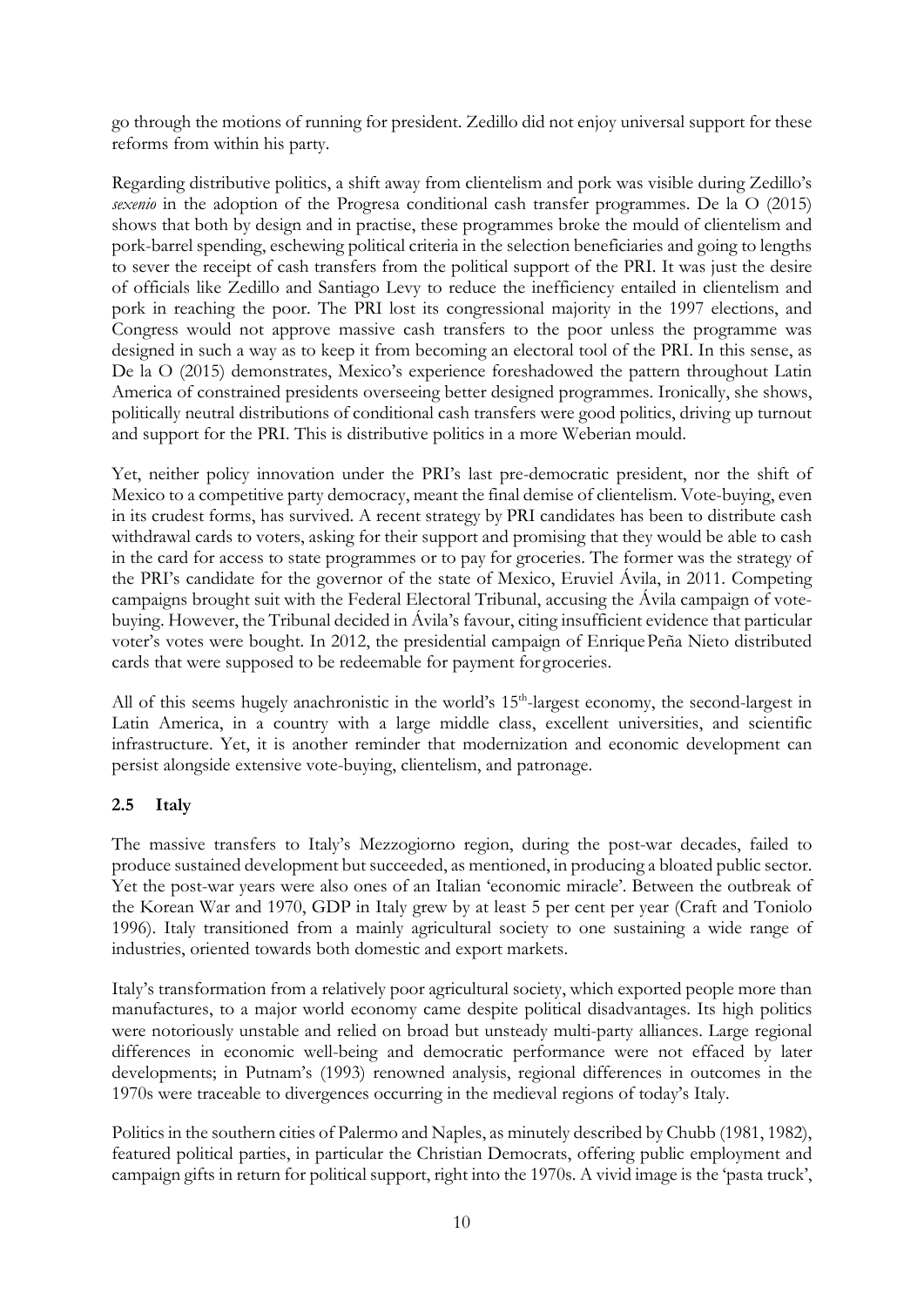which circulates in poor neighbourhoods of these cities during election campaigns, trading basic food for votes. Yet even these cities and their surrounding regions experienced an historic transition to modern economies—captured in Elena Ferrante's (2015) novel, *The Story of the Lost Child,* in which a character whom we first met as an impoverished, talented child in 1950s Naples is now, in the 1980s, running her own technology firm.

Vote-buying and unconstrained patronage are much less prominent features of Italian politics than they were in the middle decades of the 20th century, though they have not entirely disappeared. Political connections are still useful for securing public employment in some parts of the regional and even national bureaucracies. As late as 2004, the Italian Parliament found it advisable to pass a law barring cell phones into voting booths. Voters were found to be using the cell-phone cameras to snap images of their filled-out ballot, which they would then use to prove to a party broker that they had voted in the manner agreed upon (see discussion in Stokes et al. 2013).

But these cases were, by the early 21<sup>st</sup> century, exceptional. In a manner reminiscent of the Japanese experience, changes in political institutions and the party system discouraged clientelism in Italy. Italy passed the Mattarella Law in 1993, eliminating supermajority voting in the Senate. Reforms were aimed at encouraging a two-party system to replace the fragmented system that encouraged coalition governments of the centre and centre-left, which continued in place, seemingly whatever the outcome of any given election. In the background of the 1993 reforms was a major corruption scandal, known as the *Tangentopoli*, with its epicentre in Milan.

Electoral-system reform was seen as a cure for many of Italy's political ills, including:

political fragmentation and consequently short-lived governments; governmental immobility and corruption, exacerbated by the absence of alternation in a centredominated system; and last but not least electoral fraud, clientelism, and the political influence of organized crime . . . (Donovan 1995: 48).

The reforms broke the power of the Christian Democratic party [*Democrazia Cristiana* (DC)], the main purveyor of clientelism and patronage in Italy. Yet these shifts also occurred against the backdrop of a wealthier, more urban, and more independent voting population.

Hence, in Italy we hear echoes of the same story of development and the rise and decline of clientelism in 19th-century Britain, 19th- and early 20th-century America, and, in more recent decades, in Japan and Mexico. Economic development with widespread poverty and inequality initially encourages clientelism but, should development be sustained, ultimately undermines it.

## **3 Economic development undermines clientelism**

Clientelism appeared not to be a poverty trap, at least in some countries over some key periods. In fact, in some settings there is evidence that the economic development that clientelism failed to put an end to helped kill clientelism.

Consider again the British experience. We reviewed earlier the crucial reforms of 1883, which effectively, and practically overnight, put an end to electoral bribery in Britain. The reforms were a model of parties' agreement to self-regulate spending. But they might never have been embraced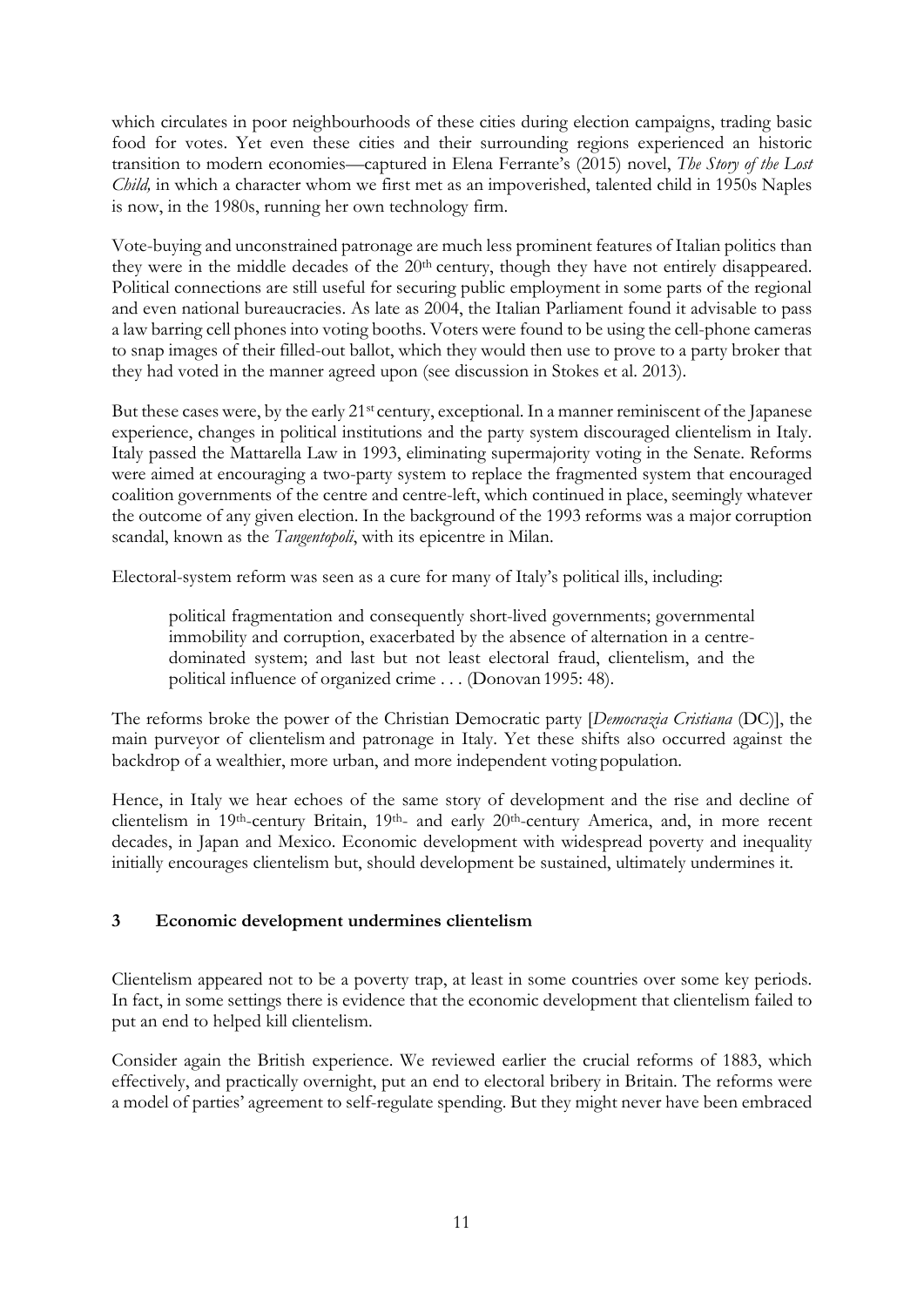had the effectiveness of electoral bribery not declined.<sup>[13](#page-13-0)</sup> To understand why it declined, we must turn to broad changes wrought on British society, as a consequence of the very process of industrialization and socio-economic development that we have been discussing.

Industrialization in Britain produced an electorate that was wealthier and more urban. If real wages in British manufacturing were indexed at 100 in 1850, by the time of the Corrupt and Illegal Practices Act, they had risen to 130. (By the end of the century, they would approach 160 on this index; see Hoppen 2000).

Successive expansions of the franchise, in 1832, 1861, and 1871, reduced the average income of voters. Yet the upward trend in incomes over time erased this effect and made the average voter increasingly costly to buy.

Industrializing Britain was also increasingly urban. Cox (1987) and Stokes et al. (2013) stress the fact that vote-buying does not scale up easily to large electorates living in cities. Residents are more mobile within cities; agents cannot so easily keep track of them. Cox notes that 'a fixed amount of money would buy a smaller proportion of total votes in larger towns if the average price of the votes was not less. Even if the price of votes was less . . . the costs of arranging to bribe many more electors, not to mention the increased risk of being caught, made bribery a less attractive electoral option' (1987: 57).

Indeed, the burgeoning cities of Manchester or Birmingham were rarely locations for electoral bribery. It was the small, 'rotten' boroughs, places like Beverly or Stafford, where complaints of bribery arose.<sup>14</sup>

Much the same can be said of economic growth and the decline—slow and episodic as it was—of machine politics in the United States. As a result of rapid economic growth and the growth of the middle class, by the middle of the 20<sup>th</sup> century, urban electorates were concentrated in what Banfield and Wilson (1963) call the 'newspaper wards'. Their residents were relatively independent and had access to news and information, in contrast to the residents of the 'river wards', for whom the hod of coal or Christmas turkey had been effective for political mobilization.

Among the other historical experiences I have explored, the demise of machine politics in Japan and Italy was more closely linked to electoral-system reforms and rapid changes in party politics. Further research may help to clarify the connection between economic development and those reforms and with the decline of pork-barrel politics in Japan and of clientelism in Italy.

In Mexico, the connection is clearer. The demise of the PRI's single-party dominance began in relatively affluent parts of the country, in the north and west. The initial push towards democratization was in large part a revolt of middle-class regions against corrupt machine politics that worked better in poor constituencies.

<span id="page-13-0"></span><sup>&</sup>lt;sup>13</sup> Kuo (2018) points to another link between economic development and the decline of clientelism in Britain and in the United States: pressure from business groups.

<span id="page-13-1"></span><sup>&</sup>lt;sup>14</sup> It is also worth mentioning a final effect of industrialization that encouraged British party leaders to abandon electoral bribery was changes in political communications, in particular the rise of the inexpensive, mass-oriented newspaper. The annual circulation of newspapers swelled from 16 million stamps in 1801 to 29 million in 1839 (Christie 1970, as cited in O'Gorman 2001: 75). Now candidates were able to communicate directly with large numbers of voters. The effect was to further encourage policy-oriented messages over the individualized treat as the basis of campaigning.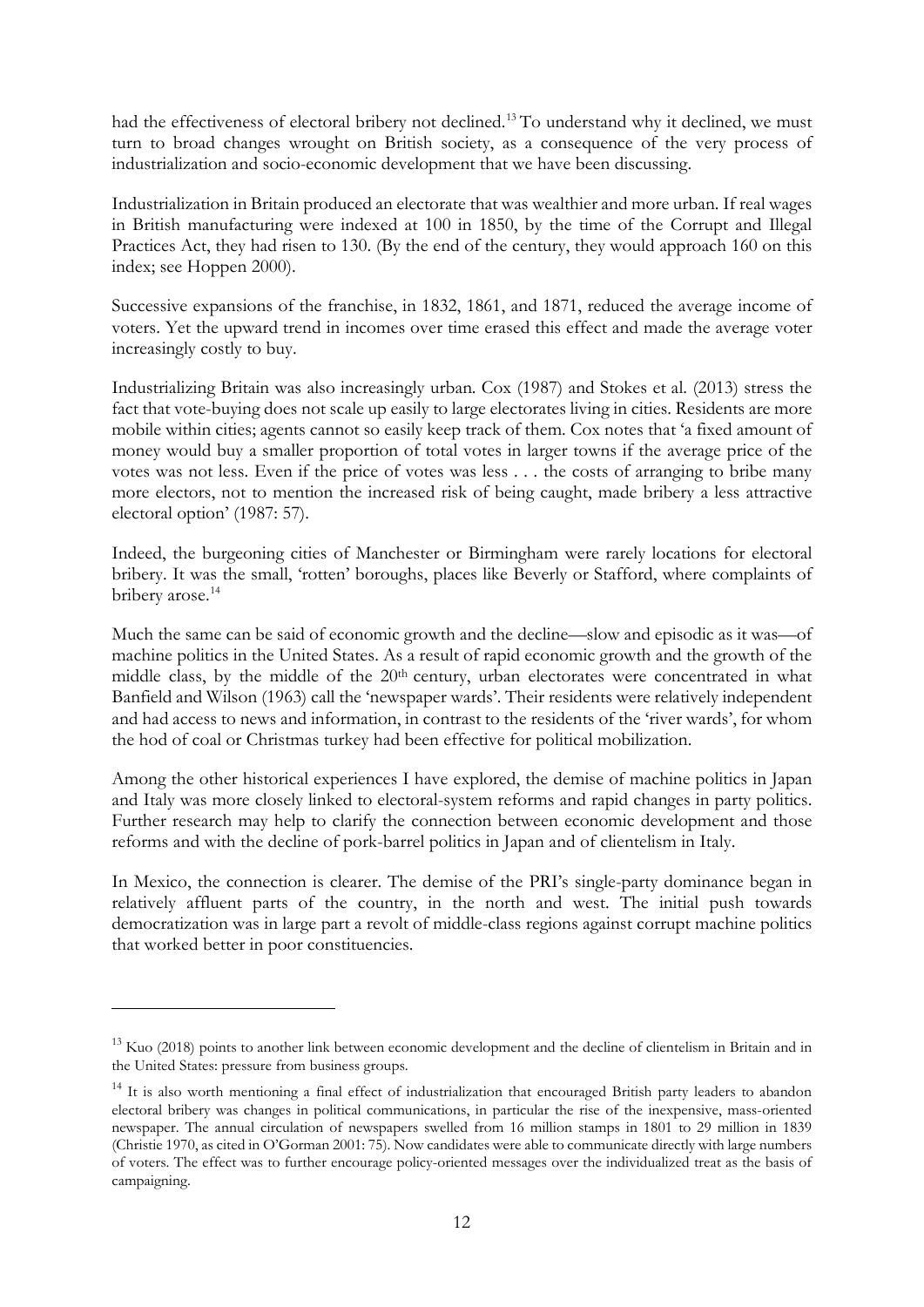#### **4 What's wrong with the theory of clientelism and the poverty trap?**

If many voters can exit the poverty trap under clientelism, what does this tell us about prior theories? The key result of the Robinson-Verdier (2013) model is that incumbents (patrons) can generate rents by offering voters public employment. If the patron can offer a wage that satisfies the voters' participation constraint, the relationship will continue, with the voter receiving the wage and the patron receiving support and rent. If the wage the patron can offer does not satisfy the voter's participation constraint, she will seek employment elsewhere, presumably in the private sector, and the political relationship between them unravels.

More broadly, machine politics that operate in the context of an economy with growing privatesector wages, and hence increasingly attractive private employment, will not persist. It is too simple to say that rising private wages undermined clientelism in all of the cases we considered—we saw that shifts in political institutions, pressure from business, and other factors played a role. But the 'poverty trap' is not inescapable—neither in theory nor in historical experience.

That the machine might be swamped by economic development and rising real private wages becomes that more compelling an explanation for the co-occurrence of clientelism and growth if we consider, again, that such growth may have been a factor in the emergence of clientelism in the first place. We saw hints of such a dynamic in Seymour's (1970[1919]) account, cited earlier, of the impact of the Great Reform Act and its expansion of the electorate. Before 1832, 'the great lords' had 'complete control of the small boroughs; after "the patrons lost their control to a large extent and must strain every nerve to influence the election; *where they had before commanded, now they must buy* (1970[1919]: 170)"'.

The shift from constituents who were, metaphorically, owned to ones who must be bought—and, later, to ones who must be persuaded—resonates with James Scott's classic (1969) account of the transitions in contemporary developing countries. Scott discerned the same logic African, Indonesia, and South Asian polities in the 1960s as had been at work in America of the turn of the  $(19<sup>th</sup>$  to  $20<sup>th</sup>$ ) century. Both sets of citizens found themselves enmeshed in machine politics. The developmental sequence Scott identified begins with what he called Phase A, with political ties between elites and the people that were largely determined 'by traditional patterns of deference' (1969: 1146). This gave way, in Phase B, to 'deference patterns' that have 'weakened considerably in a period of rapid socio-economic change', necessitating 'the widespread use of concrete, shortterm material inducements to secure cooperation'.

Phase B is the phase of machine politics. In Scott's (1969) scheme, machine politics—the product of 'rapid socio-economic change'—is itself undone by further, rapid change. In Phase C, 'New loyalties have emerged in the process of economic growth that increasingly stress horizontal, (functional) class or occupational ties. The nature of inducements for political support are accordingly likely to stress policy concerns or ideology'.

Hence, Scott (1969) reminds us that economic development is sometimes both a precursor to clientelist politics and an eventual cause of its demise. Viewed as a phase in this sequence, the coexistence of clientelism and growth—the fleeting power of the poverty trap—is more easily understood.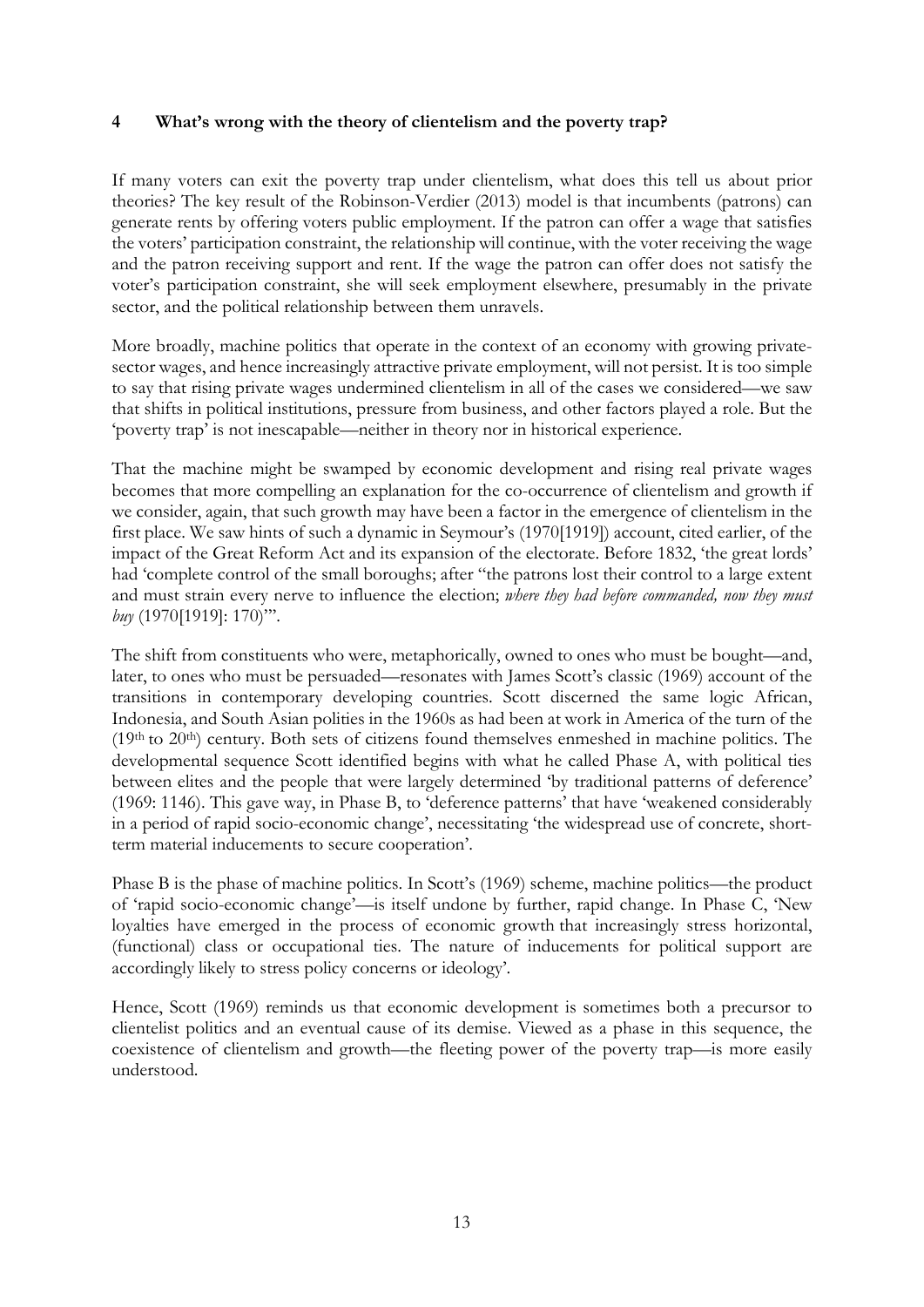#### **References**

- Bairoch, P. (1982). 'International Industrialisation Levels from 1750 to 1980'. *Journal of European Economic History*, 11: 269–331.
- Banfield, E., and J.Q. Wilson (1963). *City Politics*. Cambridge, MA: Harvard University Press.
- Bensel, R.F. (2004). *The American Ballot Box in the Mid-Nineteenth Century*. Cambridge, UK: Cambridge University Press. <https://doi.org/10.1017/CBO9780511606724>
- Bulmer-Thomas, V. (2014). *The Economic History of Latin America Since Independence*. 3rd edition. Cambridge, UK: Cambridge University Press. <https://doi.org/10.1017/CBO9781139208710>
- Calder, K.E. (1988). *Crisis and Compensation: Public Policy and Political Stability in Japan, 1949-1986*. Princeton, NJ: Princeton University Press.
- Camp, E., A. Dixit, and S.C. Stokes (2014). 'Catalyst or Cause? Legislation and the Demise of Machine Politics in Britain and the United States'. *Legislative Studies Quarterly,* 39(4): 559–92. <https://doi.org/10.1111/lsq.12058>
- Catalinac, A. (2016). *Electoral Reform and National Security in Japan: From Pork to Foreign Policy*. Cambridge, UK: Cambridge University Press. <https://doi.org/10.1017/CBO9781316341513>
- Chubb, J. (1981). 'The Social Bases of an Urban Political Machine: The Case of Palermo'. *Political Science Quarterly*, 96(1): 107–25. <https://doi.org/10.2307/2149679>
- Chubb, J. (1982). *Patronage, Power, and Poverty in Southern Italy*. Cambridge, UK: Cambridge University Press.
- Cox, G.W. (1987). *The Efficient Secret: The Cabinet in the Development of Political Parties in Victorian England*. Cambridge, UK: Cambridge University Press. <https://doi.org/10.1017/CBO9780511571473>
- Craft, N. (2014*). Industrialization: Why Britain Got There First*. Warwick University Working Paper Series 214. Coventry: Warwick University.
- Craft, N., and G. Toniolo (1996). *Economic Growth in Europe Since 1945*. Cambridge, UK: Cambridge University Press. <https://doi.org/10.1017/CBO9780511758683>
- De la O, A. (2015). *Crafting Policies to End Poverty in Latin America: The Quiet Transformation*. Cambridge, UK: Cambridge University Press. <https://doi.org/10.1017/CBO9781316105528>
- Donovan, M. (1995). 'The Politics of Electoral Reform in Italy'. *International Political Science Review*, 16(1): 47–64. <https://doi.org/10.1177/019251219501600104>
- Dresser, D. (1991). *Neopopulist Solutions to Neoliberal Problems: Mexico's National Solidarity Program*. Center for U.S.-Mexican Studies. San Diego: University of California, San Diego.
- Engerman, S.L. (1966). 'The Economic Impact of the Civil War'. *Explorations in Entrepreneurial History,* 3(3): 176–99.
- Ferrante, E. (2015). *The Story of the Lost Child*. Translated by Ana Goldstein. New York: Europa Editions.
- Hayami, Y., and J. Ogasawara (1999). 'Changes in the Sources of Modern Economic Growth: Japan Compared with the United States'. *Journal of the Japanese and International Economies,* 13: 1–21. <https://doi.org/10.1006/jjie.1998.0409>
- Hideo, O. (1996). 'Forces for Political Reform: The Liberal Democratic Party's Young Reformers and Ozawa Ichiro'. *Journal of Japanese Studies,* 22(2): 269–94. <https://doi.org/10.2307/132974>
- Hirano, S. (2006). 'Electoral Institutions, Hometowns, and Favored Minorities: Evidence from Japanese Electoral Reforms'. *World Politics,* 58: 51–82. <https://doi.org/10.1353/wp.2007.0017>
- Hoppen, T.K. (2000). *The Mid-Victorian Generation, 1846-1886*. Oxford: Oxford University Press.
- Isaksson, A.-S., and A. Bigsten (2017). 'Clientelism and Ethnic Divisions in African Countries'. *African Affairs*, 116(465): 621–47. <https://doi.org/10.1093/afraf/adx028>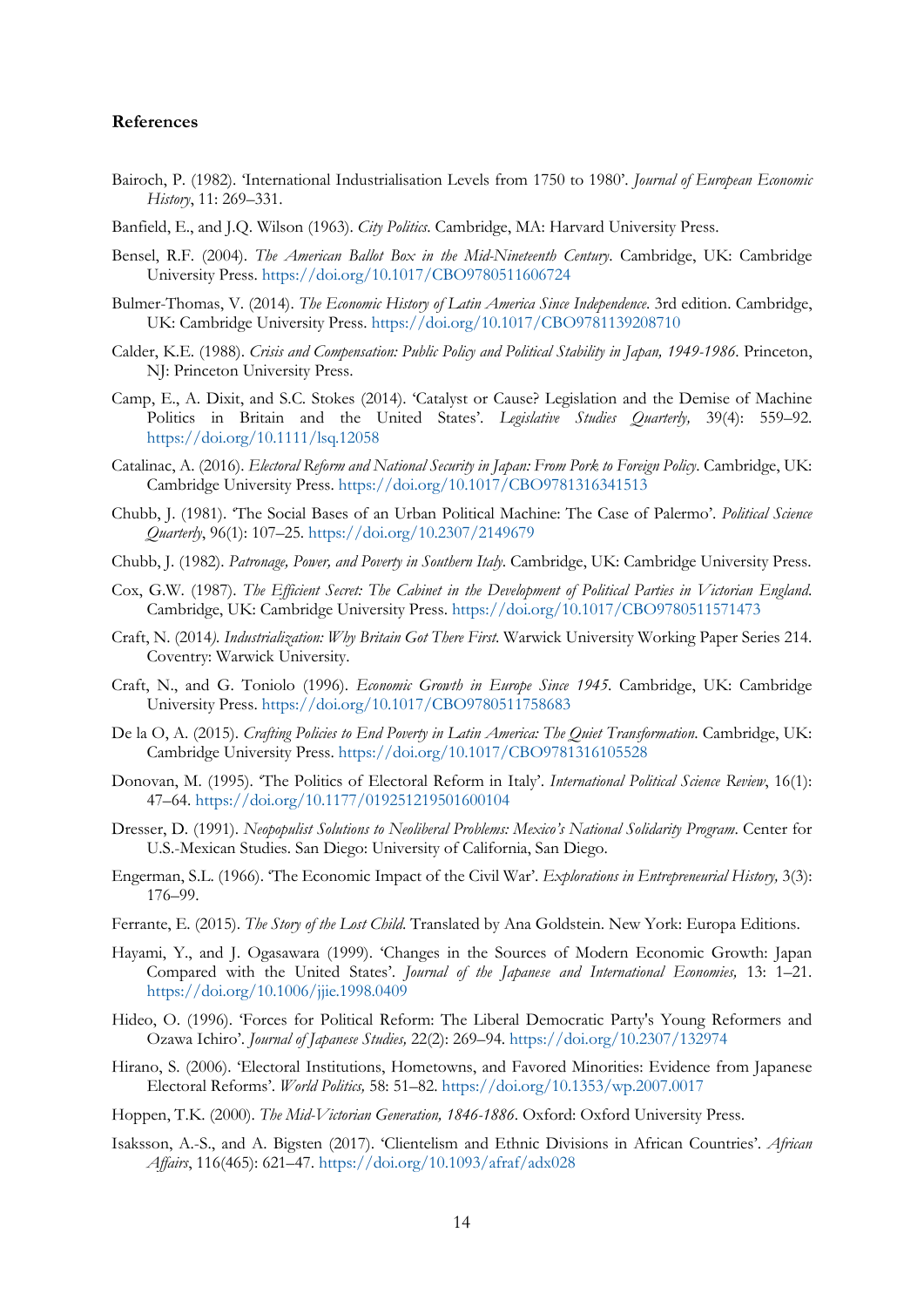- Keyssar, A. (2001). *The Right to Vote: The Contested History of Democracy in the United States*. New York: Basic Books.
- Kramon, E. (2017). *Money for Votes: The Causes and Consequences of Electoral Clientelism in Africa*. Cambridge, UK: Cambridge University Press. <https://doi.org/10.1017/9781108149839>
- Kuo, D. (2018). *Clientelism, Capitalism, and Democracy: The Rise of Programmatic Politics in the United States and Britain*. Cambridge, UK: Cambridge University Press. <https://doi.org/10.1017/9781108679923>
- Lindberg, S.I., and M.K.C. Morrison (2008). 'Are African Voters Really Ethnic or Clientelistic? Survey Evidence from Ghana'. *Political Science Quarterly*, 123(1): 95–122. [https://doi.org/10.1002/j.1538-](https://doi.org/10.1002/j.1538-165X.2008.tb00618.x) [165X.2008.tb00618.x](https://doi.org/10.1002/j.1538-165X.2008.tb00618.x)
- Magaloni, B. (2006). *Voting for Autocracy: Hegemonic Party Survival and Its Demise in Mexico*. Cambridge, UK: Cambridge University Press. <https://doi.org/10.1017/CBO9780511510274>
- Masumi, J. (1995). *Contemporary Politics in Japan*. Translated by L.E. Carlisle. Berkeley: University of California Press.
- McCubbins, M., and F. Rosenbluth (1995). 'Party Provision for Personal Politics: Dividing the Vote in Japan'. In Cowhey and McCubbins (eds), *Structure and Policy in Japan and the United States*. Cambridge, UK: Cambridge University Press.
- Medina, L.F., and S. Stokes (2007). 'Monopoly and Monitoring: An Approach to Political Clientelism.' In Herbert Kitschelt and Steven Wilkinson (eds), *Patons, Clients, and Policies: Patterns of Democratic Accountability and Political Competition*. Cambridge, UK: Cambridge University Press.
- Molinar, J., and J.A. Weldon (1994). 'Electoral Determinants and Consequences of National Solidarity.' In W. Cornelius, A. Craig, and J. Fox (eds), *Transforming State-Society Relations in Mexico: The National Solidarity*. San Diego: UCSD Center for U.S.-Mexican Studies.
- Nathan, N. (2019). *Electoral Politics and Africa's Urban Transition: Class and Ethnicity in Ghana*. Cambridge, UK: Cambridge University Press. <https://doi.org/10.1017/9781108594820>
- Nichter, S. (2018). *Votes for Survival: Relational Clientelism in Latin America*. Cambridge, UK: Cambridge University Press[. https://doi.org/10.1017/9781316998014](https://doi.org/10.1017/9781316998014)
- North, D., and B. Weingast (1989). 'Constitutions and Commitment: The Evolution of Institutions Governing Public Choice in 17th-Century England'. *Journal of Economic History,* 49(4): 803–32. <https://doi.org/10.1017/S0022050700009451> O'Leary, C. (1962). *The Elimination of Corrupt Practices in British Elections, 1868-1911*. Oxford: Oxford University Press.
- Pérez Yarahaún, G. (n.d.). 'Policy Choice and Electoral Politics in Social Welfare Programs in Mexico: From PRONASOL to OPORTUNIDADES'. Unpublished manuscript, University of Chicago.
- Powell, G.B. (2000). *Elections as Instruments of Democracy: Majoritarian and Proportional Visions*. New Haven, CT: Yale University Press.
- Putnam, R. (1993). *Making Democracy Work: Civic Traditions in Modern Italy*. Princeton, NJ: Princeton University Press. <https://doi.org/10.1515/9781400820740>
- Ramseyer, M., and F. Rosenbluth (1993). *Japan's Political Marketplace*. Cambridge, MA: Harvard University Press.
- Robinson, J.A., and T. Verdier (2013). 'The Political Economy of Clientelism'. *Scandinavian Journal of Economics*, 115(2): 260–91. <https://doi.org/10.1111/sjoe.12010>
- Scott, J.C. (1969). 'Corruption, Machine Politics, and Political Change'. *American Political Science Review,* 63(4): 1142–58. <https://doi.org/10.1017/S0003055400263247>
- Seymour, C. (1970[1919]). *Electoral Reform in England and Wales: The Development and Operation of the Parliamentary Franchise*. Pynes Hill, UK: David and Charles Reprints.
- Shefner, J. (2001). 'Coalitions and Clientelism in Mexico'. *Theory and Society,* 30(5): 593–628. <https://doi.org/10.1023/A:1013042708058>